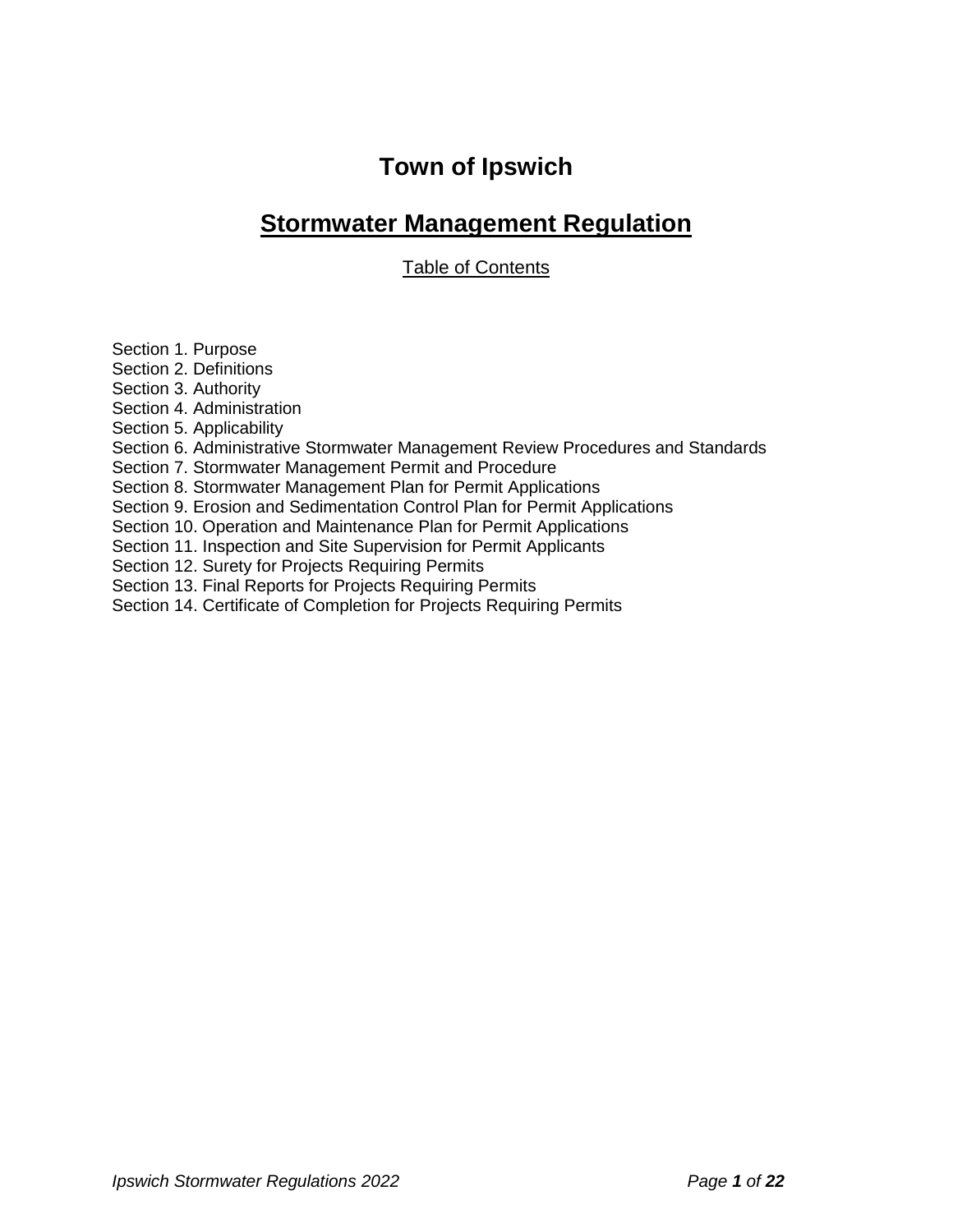## **Section 1. Purpose**

The purpose of these Stormwater Regulations is to protect, maintain and enhance public health, safety, environment, and general welfare by establishing minimum requirements and procedures to control the adverse effects of increased runoff, decreased ground water recharge, erosion and sedimentation, and nonpoint source pollution associated with new development and redevelopment of land, pursuant to the Town of Ipswich Stormwater Management bylaw.

These Stormwater Regulations (Regulations) have been developed to provide reasonable guidance for the regulation of project design, construction and post-development stormwater runoff for the purpose of protecting local water resources from degradation. It is in the public interest to regulate construction and post-development stormwater runoff discharges in order to control and minimize increases in stormwater runoff rates and volumes, soil erosion and sedimentation, stream channel erosion, and nonpoint source pollution associated with construction site and post-development stormwater runoff.

#### **Section 2. Definitions**

A. All definitions provided in the Town of Ipswich Stormwater Management Bylaw shall apply to these Regulations. Terms not defined in the Bylaw are included below.

B. Additional definitions:

ABUTTER: The owner(s) of land adjacent to regulated activity.

ADMINISTRATIVE STORMWATER MANAGEMENT PERMIT: Approval by the Stormwater Authority of a land disturbance activity that does not require a Stormwater Management Permit because of its size and/or scope.

ALTERATION OF DRAINAGE CHARACTERISTICS: Any activity on an area of land that changes the water quality, force, direction, timing or location of runoff flowing from the area. Such changes include: change from distributed runoff to confined or discrete discharge, change in the volume of runoff from the area; change in the peak rate of runoff from the area; and change in the recharge to groundwater on the area.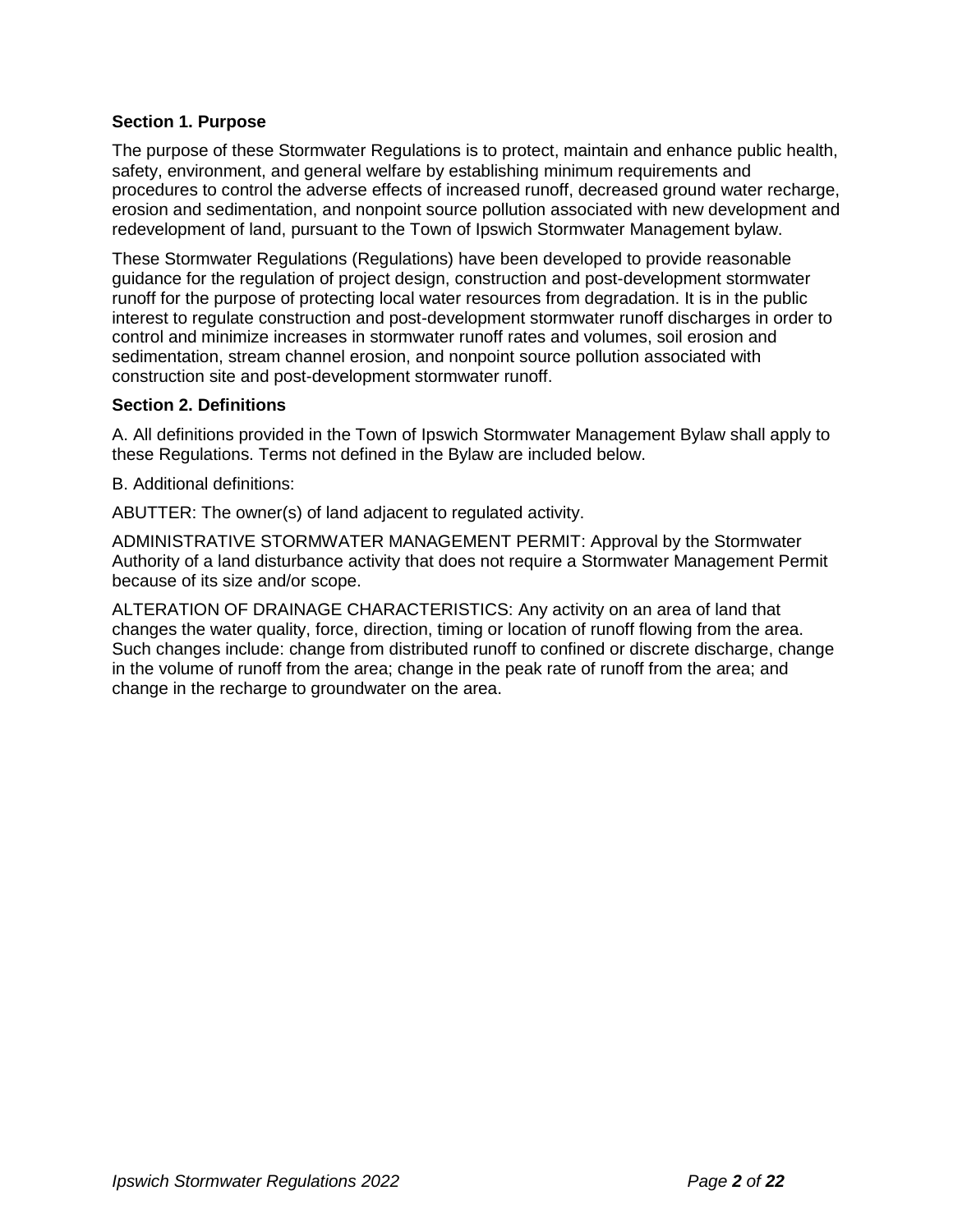AS-BUILT DRAWING: Drawings that completely record and document applicable aspects and features of conditions of a project following construction using approved Stormwater Management Plans derived from a Stormwater Management Permit.

BEST MANAGEMENT PRACTICE (BMP): An activity, procedure, restraint, or structural improvement that helps to reduce the quantity or improve the quality of stormwater runoff.

CERTIFICATE OF COMPLETION (COC): A document issued by the Stormwater Authority after all construction activities have been completed, which states that all conditions of an issued Stormwater Management Permit have been met and that a project has been completed in compliance with the conditions set forth in the permit.

CERTIFIED PROFESSIONAL IN EROSION AND SEDIMENT CONTROL (CPESC): A certified specialist in soil erosion and sediment control. This certification program, sponsored by the Soil and Water Conservation Society in cooperation with the American Society of Agronomy, provides the public with evidence of professional qualifications.

CONSTRUCTION AND WASTE MATERIALS: Excess or discarded building or site materials, including but not limited to concrete truck washout, chemicals, litter and sanitary waste at a construction site that may adversely impact water quality.

DISCHARGE OF POLLUTANTS: The addition from any source of any pollutant or combination of pollutants into the municipal storm drain system or into the waters of the United States or Commonwealth from any source.

DRAINAGE EASEMENT: A legal right granted by a landowner to a grantee allowing the use of private land for stormwater management purposes.

ESTIMATED HABITAT OF RARE WILDLIFE AND CERTIFIED VERNAL POOLS: Habitats delineated for state-protected rare wildlife and certified vernal pools under the Wetlands Protection Act Regulations (310 CMR 10.00) and the Forest Cutting Practices Act Regulations (304 CMR 11.00).

INFEASIBLE: Means not technologically possible, or not economically practicable and achievable in light of best industry practices.

LAND USE WITH HIGHER POTENTIAL POLLUTANT LOAD (LUHPPL): Land uses such as auto salvage yards, auto fueling facilities, exterior fleet storage yards, vehicle service and equipment cleaning areas, commercial parking lots with high intensity use, road salt storage areas, outdoor storage and loading areas of hazardous substances, confined disposal facilities and disposal sites, marinas, boat yards or other uses as identified by the Massachusetts Stormwater Handbook.

MASSACHUSETTS STORMWATER MANAGEMENT STANDARDS: The performance standards as further defined by the Massachusetts Stormwater Handbook, issued by the Department of Environmental Protection, and as amended, that coordinate the requirements prescribed by state regulations promulgated under the authority of the Massachusetts Wetlands Protection Act G.L. c. 131 §. 40 and Massachusetts Clean Waters Act G.L. c. 21, §. 23-56 to prevent or reduce pollutants from reaching water bodies and control the quantity of runoff from a site.

OUTFALL: The point at which stormwater flows out from a point source discernible, confined and discrete conveyance into Waters of the Commonwealth.

PRIORITY HABITAT OF RARE SPECIES: Habitats delineated for rare plant and animal populations protected pursuant to the Massachusetts Endangered Species Act (M.G.L. c. 131A) and its regulations.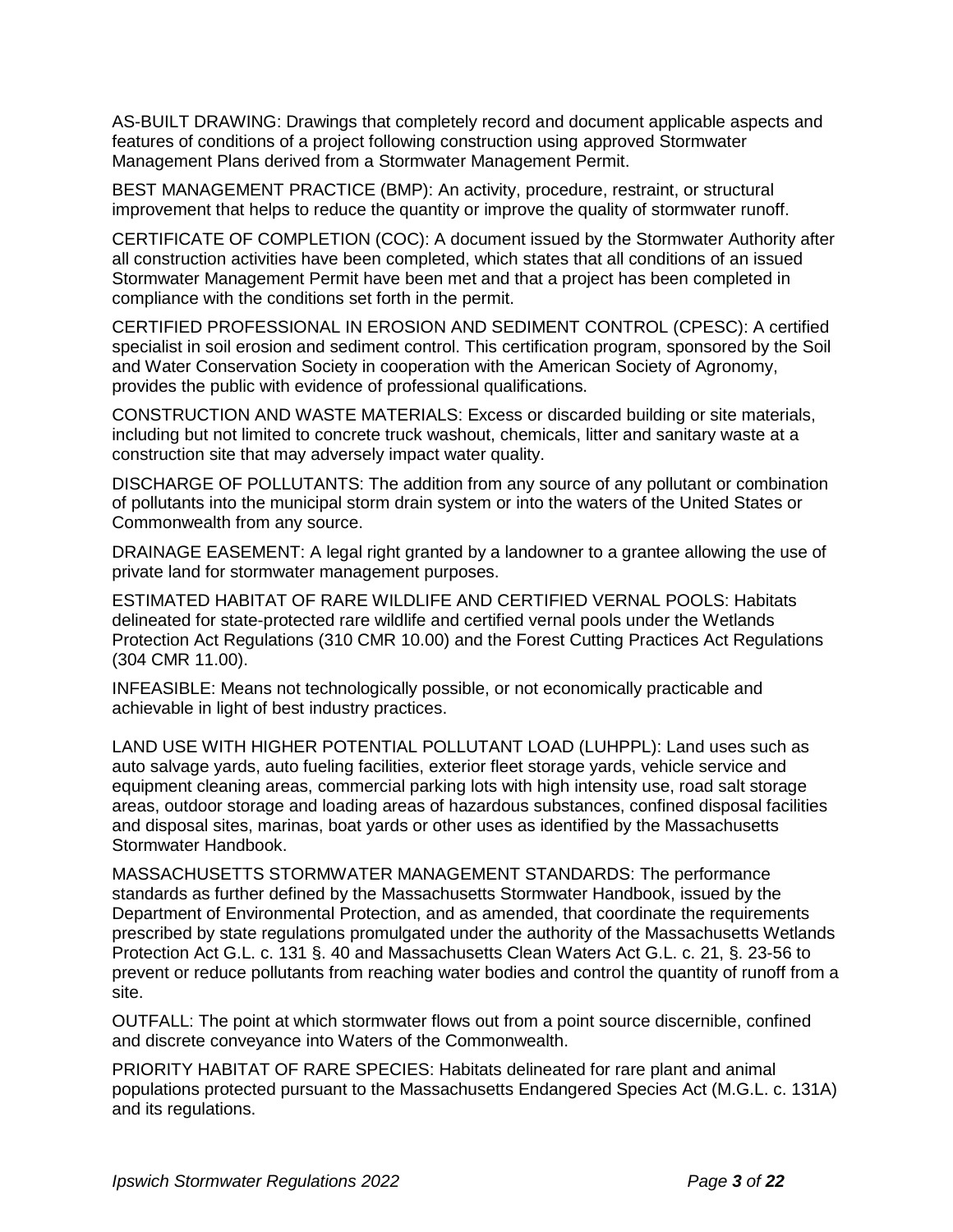RECHARGE: The process by which groundwater is replenished by precipitation through the percolation of runoff and surface water through the soil.

SITE: The area extent of construction activities, including but not limited to the creation of new impervious cover and improvement of existing impervious cover.

SLOPE: The incline of a ground surface expressed as a ratio of horizontal distance to vertical distance.

SOIL: Any earth, sand, rock, gravel, or similar material.

STABILIZATION: The use, singly or in combination, of mechanical, structural, or vegetative methods, to prevent or retard erosion.

STORMWATER AUTHORITY: Ipswich Conservation Commission or its authorized agent(s).

STORMWATER MANAGEMENT PLAN: A document containing narrative, drawings, details and reporting requirements developed by a qualified professional engineer (PE), which describes structural and non-structural best management practices designed to control the discharge of pollutants from impervious surfaces and onsite activities as well as the volume and peak rate of surface runoff from a site on an ongoing basis after construction has been completed.

WETLAND RESOURCE AREA: Areas specified in the Massachusetts Wetlands Protection Act G.L. c. 131, § 40 and in the Ipswich Wetland Protection Bylaw.

WETLANDS: Tidal and non-tidal areas characterized by saturated or nearly saturated soils most of the year that are located between terrestrial (land-based) and aquatic (water-based) environments, including freshwater marshes around ponds and channels (rivers and streams), brackish and salt marshes; common names include marshes, swamps and bogs.

#### **Section 3. Authority**

- A. The Stormwater Regulations have been adopted by the Stormwater Authority in accordance with the Ipswich Stormwater Management Bylaw.
- B. The Stormwater Authority may periodically amend these regulations pursuant to Section 6 of the Stormwater bylaw and other relevant provisions of the General bylaws of the Town of Ipswich.
- C. Nothing in these Regulations is intended to replace or be in derogation of the requirements of any relevant local law, such as the Ipswich Zoning Bylaw, Wetlands Protection bylaw, Subdivision Control Law or any other Regulations adopted thereunder.

## **Section 4. Administration**

- A. The Conservation Commission is designated as the Stormwater Authority under the Ipswich Stormwater Management Bylaw and shall administer, implement and enforce these regulations. Any powers granted to or duties imposed upon the Stormwater Authority may be delegated in writing by the Stormwater Authority to its employees or agents.
- B. Waiver. Following a public hearing on a written waiver request, the Stormwater Authority may waive strict compliance with any requirement of these regulations, where such action is:
	- (1) allowed by federal, state and local statutes and/or regulations;
	- (2) in the public interest; and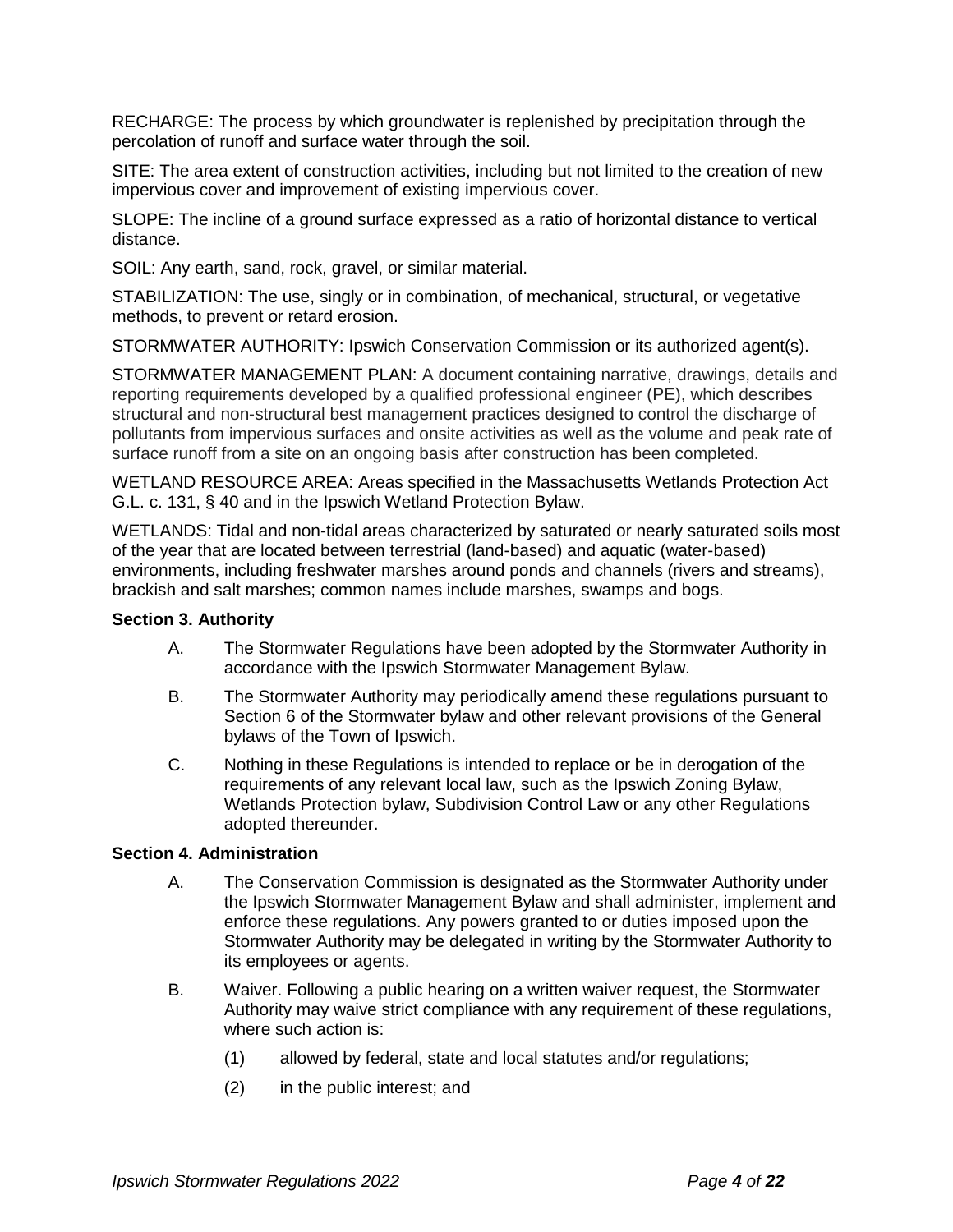(3) not inconsistent with the purpose and intent of the Stormwater Management bylaw.

## **Section 5. Applicability**

- A. These regulations shall apply to all activities that individually or as part of a common plan of Development resulting in disturbance of land in excess of the thresholds below and which drain to the municipal separate storm sewer system (MS4) or, directly or indirectly, into a Watercourse or Waters of the Commonwealth.
	- (1) Administrative Stormwater Management Review is required for projects disturbing between 5,000 square feet and less than 10,000 square feet.
	- (2) A Stormwater Management Permit is required for disturbance of 10,000 square feet or more of land, or for the disturbance of any amount of land where the proposed use is a land use of higher potential pollutant loads pursuant to the Massachusetts Stormwater Management Standards.
	- (3) The Stormwater Authority may require a permit for a project of any size which has caused or can reasonably be expected to cause or contribute to a violation of State Water Quality Standards or as deemed necessary by the Stormwater Authority for a project which would otherwise require an Administrative Stormwater Management Review.
	- (4) Disturbance of Land, New Development, or Redevelopment that is subject to jurisdiction under the Massachusetts Wetlands Protection Act and demonstrates compliance with the Massachusetts Stormwater Management Standards and the Ipswich Stormwater Management Bylaw and Regulations as reflected in an Order of Conditions issued by the Conservation Commission will not require a separate Stormwater Management Permit. The entire project and construction activities and all Stormwater Management must be fully within the jurisdiction of the Conservation Commission.
	- (5) A project that has been reviewed and definitively approved by the Planning Board under the Massachusetts Subdivision Control Law or the Special Permit or the Site Plan Review provisions of the Ipswich Zoning Bylaws, may be deemed as acceptable under the Stormwater Management Bylaw only if the entire project and construction activities, including all land disturbance, adhere fully and meet the requirements as specified in the Stormwater Management Bylaw and these regulations adopted under the Bylaw. The Planning Board's issued Definitive Subdivision Permit, Final Approved Plans, and/or applicable Special Permit or Site Plan Review and associated permit conditions must require compliance with the Stormwater Management Bylaw and these associated Regulations. A separate Stormwater Management Permit will not be required. A copy of the final approved plans and approved permit will be shared with the Stormwater Authority.
- B. The following activities are exempt from the provisions of Section 5(A):
	- (1) Maintenance of existing landscaping, gardens or lawn areas associated with a single-family dwelling conducted in such a way as not to cause a nuisance;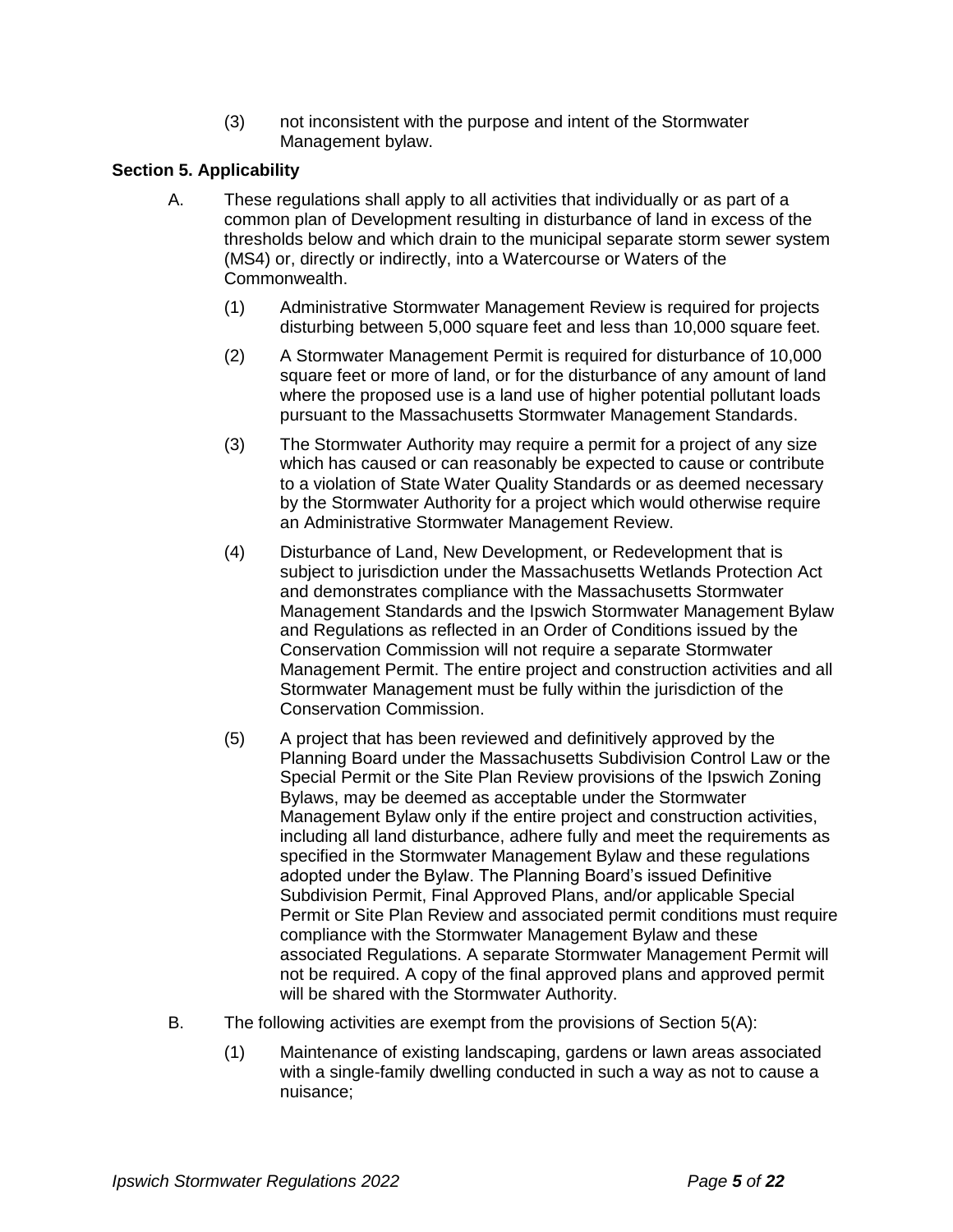- (2) Construction of fencing that will not substantially alter existing terrain or drainage patterns;
- (3) Construction of utilities other than drainage (gas, water, electric, telephone, etc.) which will not alter terrain or drainage patterns or result in discharge of sediment or other pollutants to the MS4 or, directly or indirectly, to a Watercourse or Waters of the Commonwealth;
- (4) Normal maintenance and improvement of land in agricultural or aquacultural use, as defined by the Massachusetts Wetlands Protection Act regulation 310 CMR 10.04; and
- (5) The maintenance and resurfacing, but not reconstruction, of any public or private way.

## **Section 6. Administrative Stormwater Management Review Procedure and Standards**

- A. Administrative Review and Approval Required. Administrative approval must be obtained prior to the commencement of land disturbing activity disturbing between 5,000 square feet and less than 10,000 square feet of land.
- B. Application. A completed application for an Administrative Stormwater Management Review shall be filed with Stormwater Authority. The Administrative Stormwater Management Review Application package shall include:
	- (1) A completed Application Form with original signatures of all property owners;
	- (2) Narrative describing the proposed work including existing site conditions, proposed work and methods to mitigate any stormwater impacts;
	- (3) One original, one copy, and one electronic version of the plan that include:
		- (a) Existing site features including structures, pavement, plantings, and stormwater management systems etc.;
		- (b) Proposed work including proposed stormwater management systems and limits of disturbance; and
		- (c) Basic erosion and sedimentation controls.
	- (4) Payment of the application and review fees.
- C. Application Requirements and Performance Standards
	- (1) Application Requirements.
		- (a) The application for an Administrative Stormwater Management Review shall contain sufficient information for the Stormwater Authority, or its agent, to evaluate the environmental impact, effectiveness, and acceptability of the measures proposed by the applicant to reduce adverse impacts from stormwater runoff during construction, and on a long-term basis.
		- (b) Application shall include an operation and maintenance plan to inspect, properly maintain and repair installed BMPs after project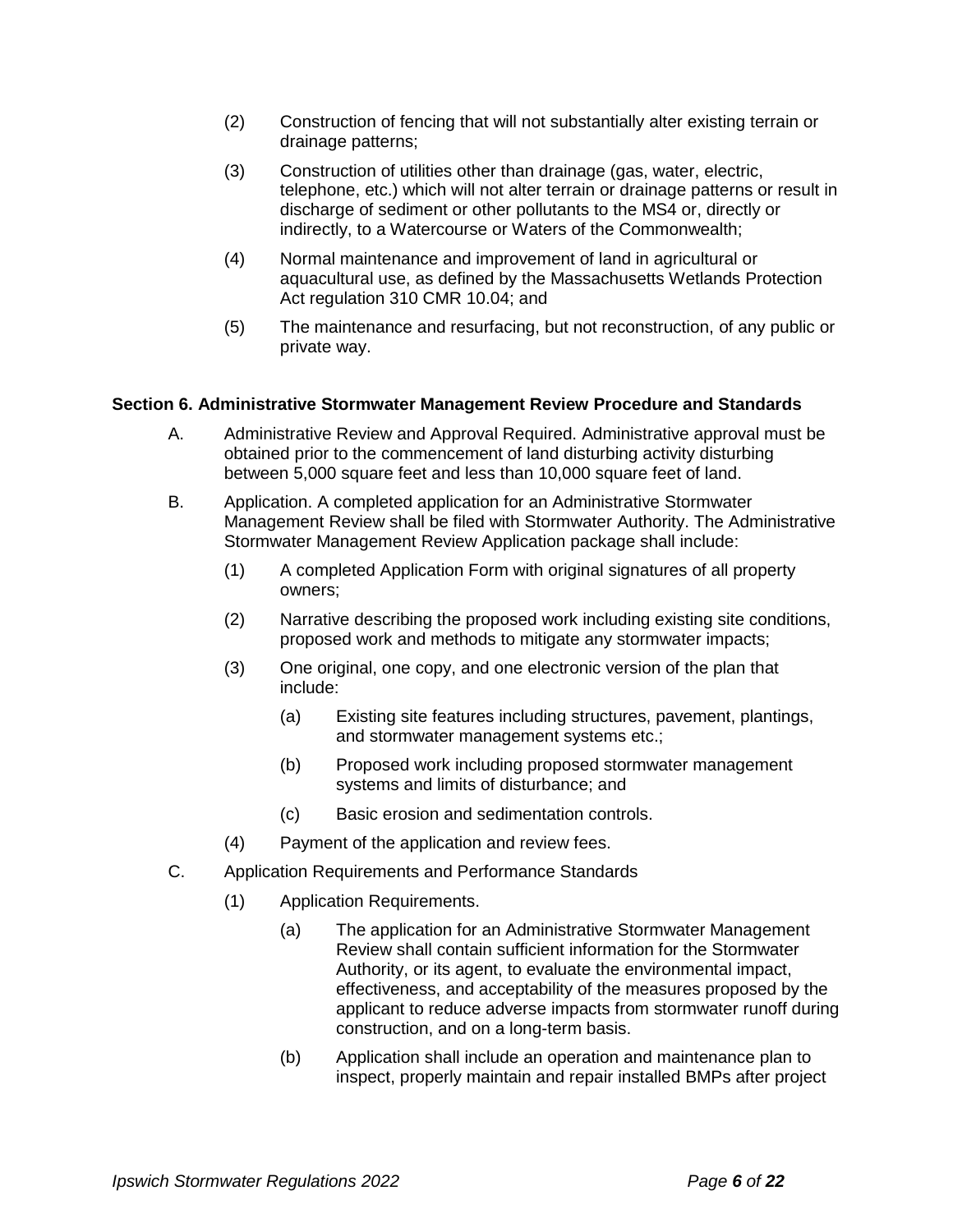completion to ensure that they are functioning according to manufacturer or design specifications for the life of the BMP.

- (c) A non-refundable application fee of \$150.00 shall be due and payable to the Town of Ipswich at the time an application is filed.
- (d) Applicants shall submit as-built drawings upon project completion.
- (2) Performance Standards. Applicants shall retain on-site the first one (1) inch of runoff from the total post-construction impervious area. To the extent this is infeasible, the unretained portion shall meet the requirements below to the maximum extent practicable. When determining whether the requirements have been met, the Stormwater Authority shall consider all stormwater management practices available and capable of being implemented after taking into consideration costs, existing technology, proposed use, and logistics in light of overall project purposes. Project purposes shall be defined generally (*e.g*., single family home or expansion of a commercial development). Applicants shall detail how the project will:
	- (a) Comply with the Massachusetts Stormwater Management Standards as further defined in the Massachusetts Stormwater Handbook unless infeasible.
	- (b) To the extent that the project will discharge, directly or indirectly, to a water body subject to one or more pollutant-specific Total Maximum Daily Loads (TMDLs), implement structural and nonstructural stormwater best management practices (BMPs) that are consistent with each such TMDL.
	- (c) To the extent the project will discharge, directly or indirectly, to an impaired water body not subject to a TMDL, implement structural and non-structural stormwater BMPs optimized to remove the pollutant or pollutants responsible for the impairment.
	- (d) Avoid disturbance of areas susceptible to erosion and sediment loss.
	- (d) Use Low Impact Development techniques unless infeasible. These may include but not be limited to reduction in impervious surfaces, disconnection of impervious surfaces, bioretention (rain gardens), and infiltration systems.
- D. Consent to Entry onto Property. An applicant consents to entry of the Stormwater Authority or its authorized agents in or on site to verify the information in the application and to inspect for compliance with permit conditions. Refusal to grant access may be grounds for denial and/or revocation of the permit.
- E. Information requests. The applicant shall submit all additional information requested by the Stormwater Authority to issue a decision on the application.
- F. Action by the Stormwater Authority. The Stormwater Authority may:
	- (1) Approve the Administrative Stormwater Management Review Application if it finds that the proposed plan will protect water resources, not cause or contribute to a violation of State Water Quality Standards, and meets the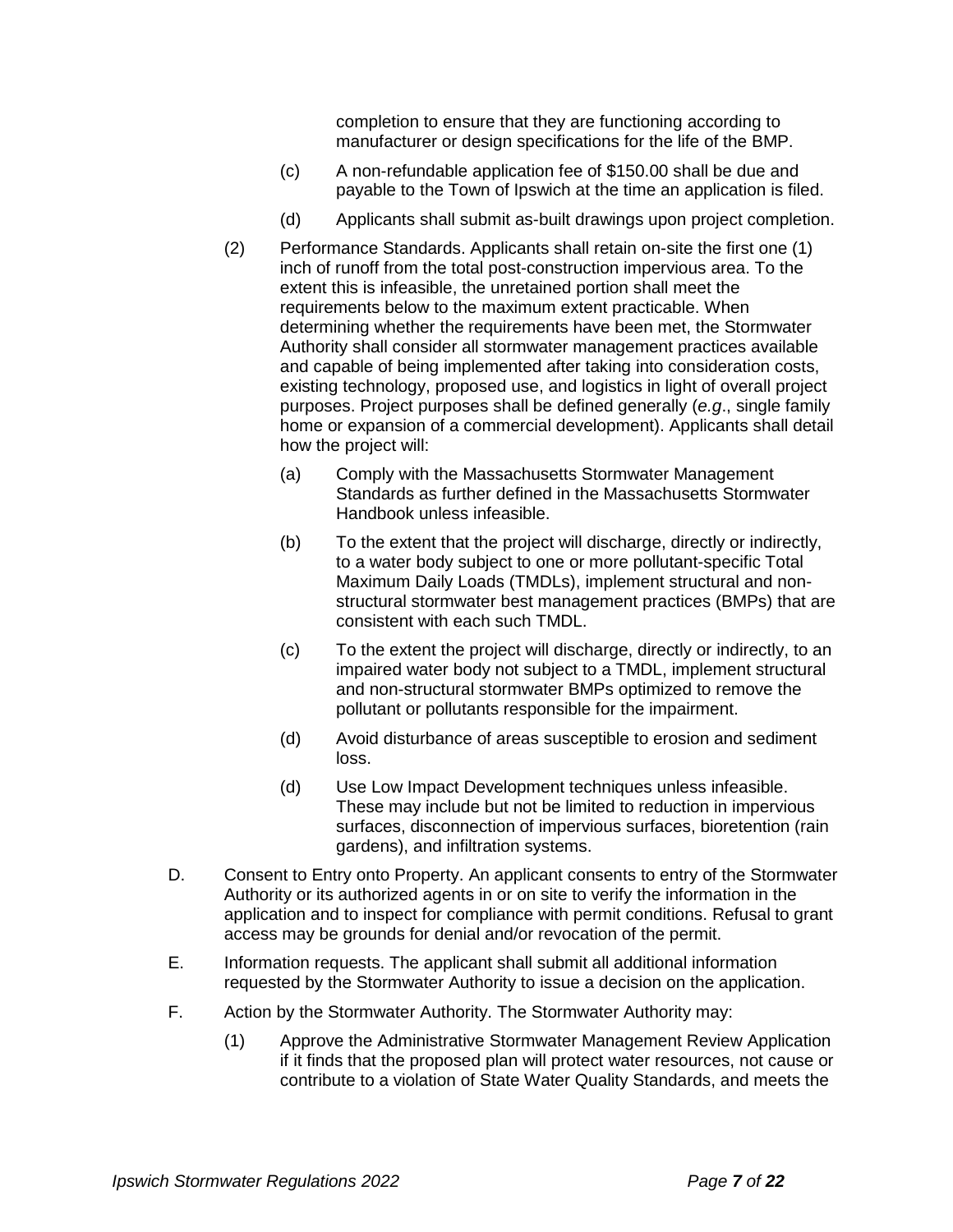objectives and requirements of the Ipswich Stormwater Management bylaw and related regulations;

- (2) Approve the Administrative Stormwater Management Review Application with conditions, modifications or restrictions that the Stormwater Authority determines are required to ensure that the project will protect water resources and meets the objectives and requirements of the Ipswich Stormwater Management bylaw and related regulations; or
- (3) Require submission of a Stormwater Management Permit Application if the project will disturb land beyond administrative review thresholds or in the opinion of the Stormwater Authority requires more extensive review.
- G*.* Fee Structure. Each application must be accompanied by the appropriate application fee as established by the Stormwater Authority. Applicants shall pay review fees as determined by the Stormwater Authority sufficient to cover any expenses connected with the review of the Administrative Stormwater Management Review Application before the review process commences. The Stormwater Authority is authorized to retain a Registered Professional Engineer or other professional consultant to advise the Stormwater Authority on any or all aspects of the Application.
- H. Project Changes. The Applicant, or their agent, must notify the Stormwater Authority in writing of any change or alteration of a land-disturbing activity or BMPs authorized in an Administrative Stormwater Management Review approval before any change or alteration occurs. If the Stormwater Authority determines that the change or alteration is significant, based on the design requirements listed in Section 8(E) and accepted construction practices, the Stormwater Authority may require a Stormwater Management Permit application be filed. If any change or alteration from the Administrative Stormwater Management Review approval occurs during any land disturbing activities, the Stormwater Authority may require the installation of interim erosion and sedimentation control measures before approving the change or alteration.

#### **Section 7. Stormwater Management Permit and Procedure**

- A. Permit Required. A permit must be obtained prior to the commencement of land disturbing activity that may result in the disturbance of an area of 10,000 square feet or more, or activities that are part of a larger common plan of Development disturbing greater than, or equal to, 10,000 square feet.
- B. Application. A completed application for a Stormwater Management Permit shall be filed with Stormwater Authority. The Stormwater Management Permit Application package shall include:
	- (1) A completed Application Form with original signatures of all property owners;
	- (2) A list of abutters within 100 feet of the property, certified by the Ipswich Assessors Office;
	- (3) One electronic and three (3) copies each of the
		- (a) Stormwater Management Plan;
		- (b) Erosion and Sediment Control Plan; and
		- (c) Operation and Maintenance Plan.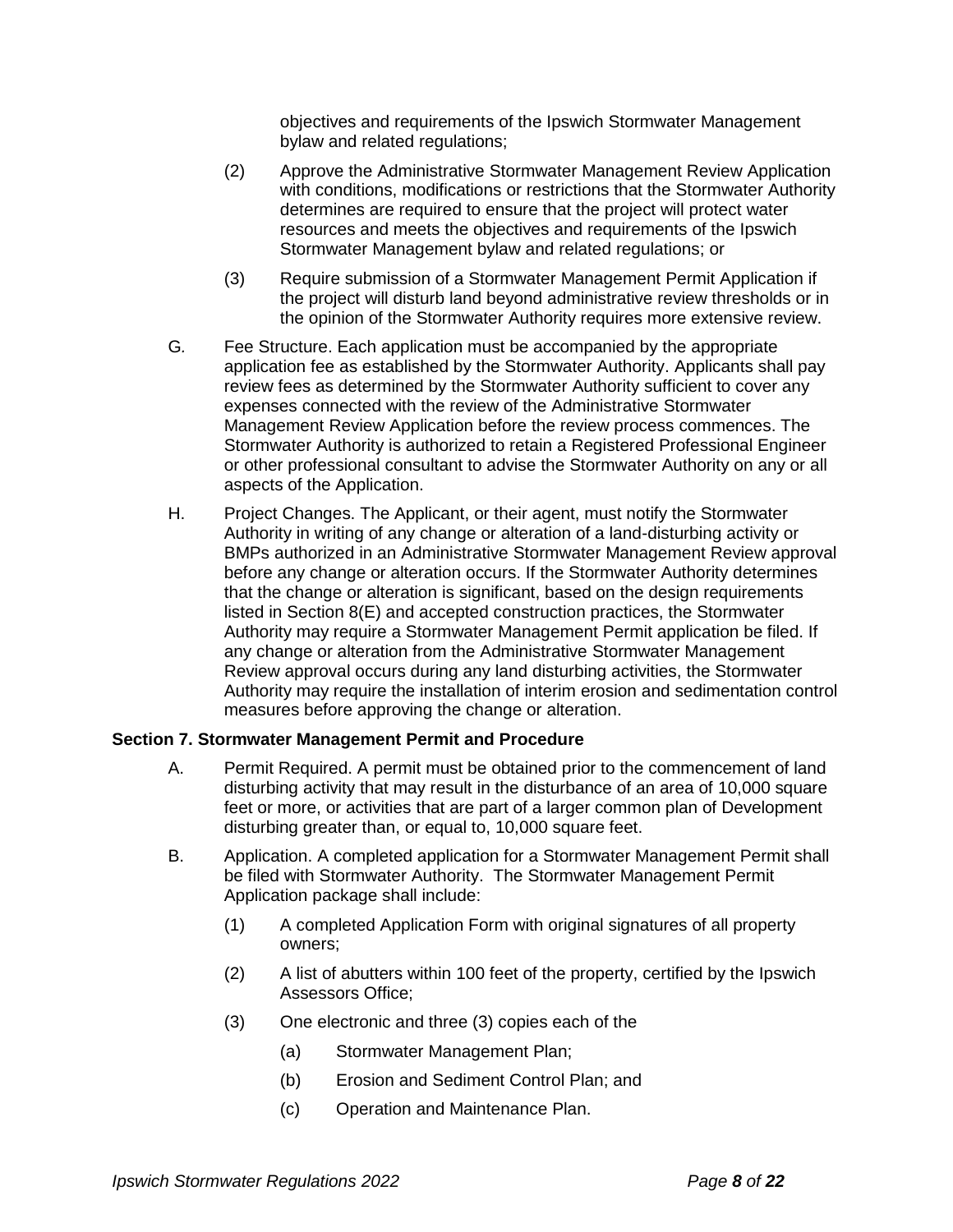- (4) Payment of the application and review fees; A non-refundable application fee of \$300.00 shall be due and payable to the Town of Ipswich at the time an application is filed.
- (5) One (1) copy each of the Application Form and the list of abutters filed with the Town Clerk.
- C. Information Requests. The applicant shall submit all additional information requested by the Stormwater Authority to issue a decision on the application.
- D. Determination of Completeness: The Stormwater Authority shall make a determination as to the completeness of the application and adequacy of the materials submitted. No review shall take place until the application is determined complete.
- E. Fee Structure. Each application must be accompanied by the appropriate application fee as established by the Stormwater Authority. Applicants shall pay review fees as determined by the Stormwater Authority sufficient to cover any expenses connected with the public hearing and review of the Stormwater Management Permit Application before the review process commences. The Stormwater Authority is authorized to retain a Registered Professional Engineer or other professional consultant to advise the Stormwater Authority on any or all aspects of the Application. An additional consultant fee (review fee) may be required in accordance with M.G.L. c.44 §53G, as amended.
- F. Entry. Filing an application for a permit grants the Stormwater Authority or its agent, permission to enter the site to verify the information in the application and to inspect for compliance with permit conditions. Refusal to grant access may be grounds for denial and/or revocation of the permit.
- G. Other Boards. The applicant shall provide one copy of the application package to the relevant Town administrative boards or commissions, such as the Planning Board or Department of Public Works as deemed necessary by the Stormwater Authority.
- H. Public Hearing. Stormwater Authority shall hold a public hearing within twentyone (21) days of the receipt of a complete application and shall take final action within twenty-one (21) days from the time of the close of the hearing unless such time is extended by agreement between the applicant and Stormwater Authority. Notice of the public hearing shall be by publication, posting and by first-class mailings to abutters at least seven (7) days prior to the hearing. Stormwater Authority shall make the application available for inspection by the public during business hours.
- I. Action by the Stormwater Authority. The Stormwater Authority may:
	- (1) Approve the Stormwater Management Permit Application and issue a permit if it finds that the proposed plan will protect water resources, not cause or contribute to a violation of State Water Quality Standards, and meets the objectives and requirements of the **Ipswich Stormwater Management Bylaw** and related regulations;
	- (2) Approve the Stormwater Management Permit Application and issue a permit with conditions, modifications or restrictions that Stormwater Authority determines are required to ensure that the project will protect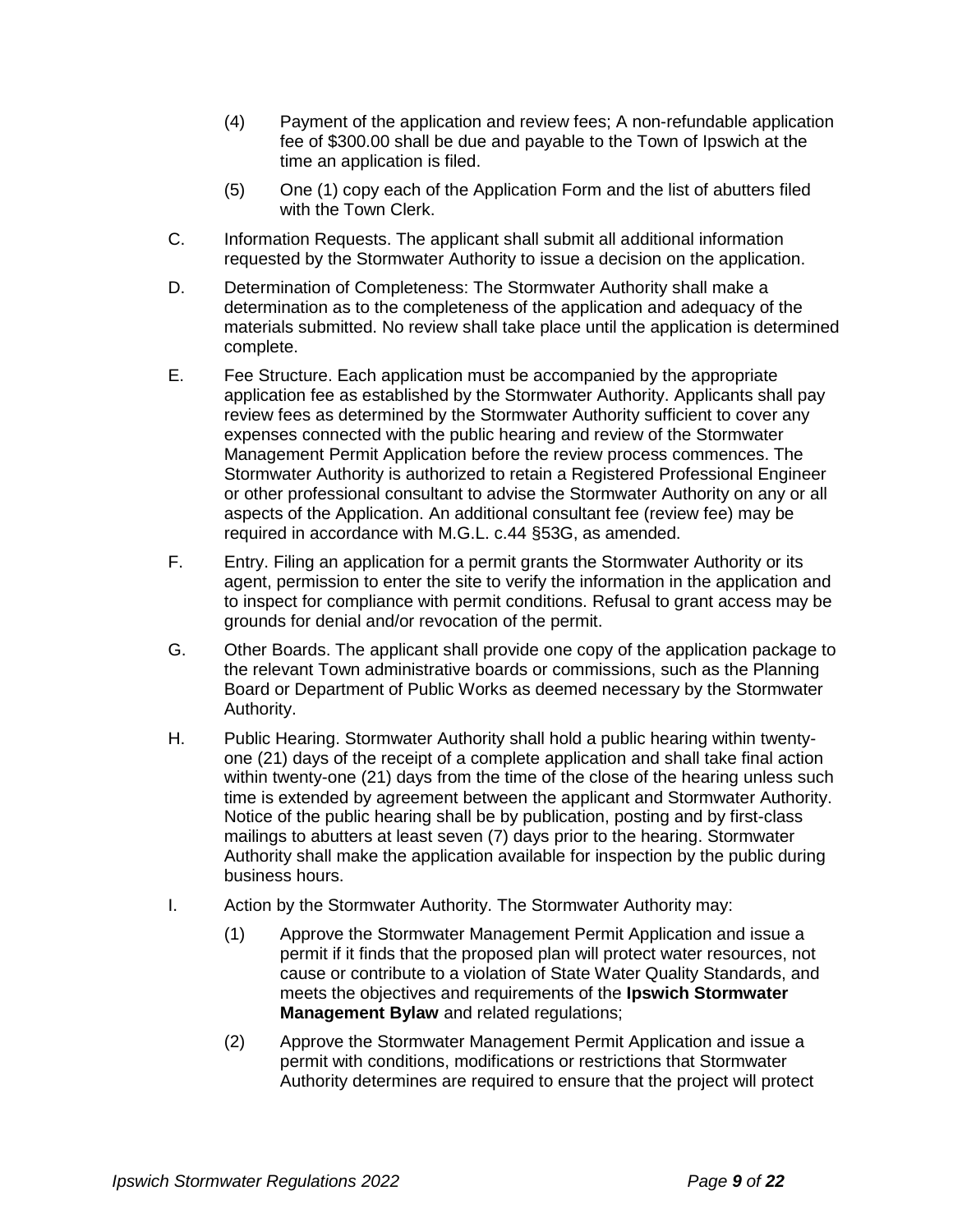water resources and meets the objectives and requirements of the Ipswich Stormwater Management Bylaw and related regulations;

- (3) Disapprove the Stormwater Management Permit Application and deny the permit if it finds that the proposed plan will not protect water resources or fails to meet the objectives and requirements of the Ipswich Stormwater Management Bylaw and related regulations; or
- (4) Disapprove the Stormwater Management Permit Application "without prejudice" where an applicant fails to provide requested additional information or review fees that in the Stormwater Authority's opinion are needed to adequately describe or review the proposed project.
- J. Final Approval. Final approval, if granted, shall be endorsed on the Stormwater Management Permit by the signature of the majority of the Stormwater Authority (or by the signature of the person officially authorized by the Stormwater Authority).
- K. Project Changes. The permittee, or their agent, must notify the Stormwater Authority in writing of any change or alteration of a land-disturbing activity and/or stormwater management plan (including approved BMPs) authorized in a Stormwater Management Permit before any change or alteration occurs. If Stormwater Authority determines that the change or alteration is significant, based on the design requirements listed in Section 8(E) and accepted construction practices, Stormwater Authority may require that an amended Stormwater Management Permit application be filed and a public hearing held. If any change or alteration from the Stormwater Management Permit occurs during any land disturbing activities, Stormwater Authority may require the installation of interim erosion and sedimentation control measures before approving the change or alteration.

## **Section 8. Stormwater Management Plan for Permit Applications**

- A. The application for a Stormwater Management Permit shall include a Stormwater Management Plan. The Stormwater Management Plan shall contain sufficient information for the Stormwater Authority to evaluate the environmental impact, effectiveness, and acceptability of the site planning process and the measures proposed by the applicant to reduce adverse impacts from stormwater runoff during construction, and post-construction in the long-term.
- B. The Stormwater Management Plan shall fully describe the project in narrative, drawings, and calculations. It shall at a minimum include:
	- (1) Contact Information. The name, address, and telephone number of all persons having a legal interest in the property and the tax reference number and parcel number of the property or properties affected;
	- (2) Narrative describing:
		- (a) Purpose;
		- (b) Methodologies and assumptions;
		- (c) Existing and proposed uses and conditions;
		- (d) Project impacts and mitigation techniques including: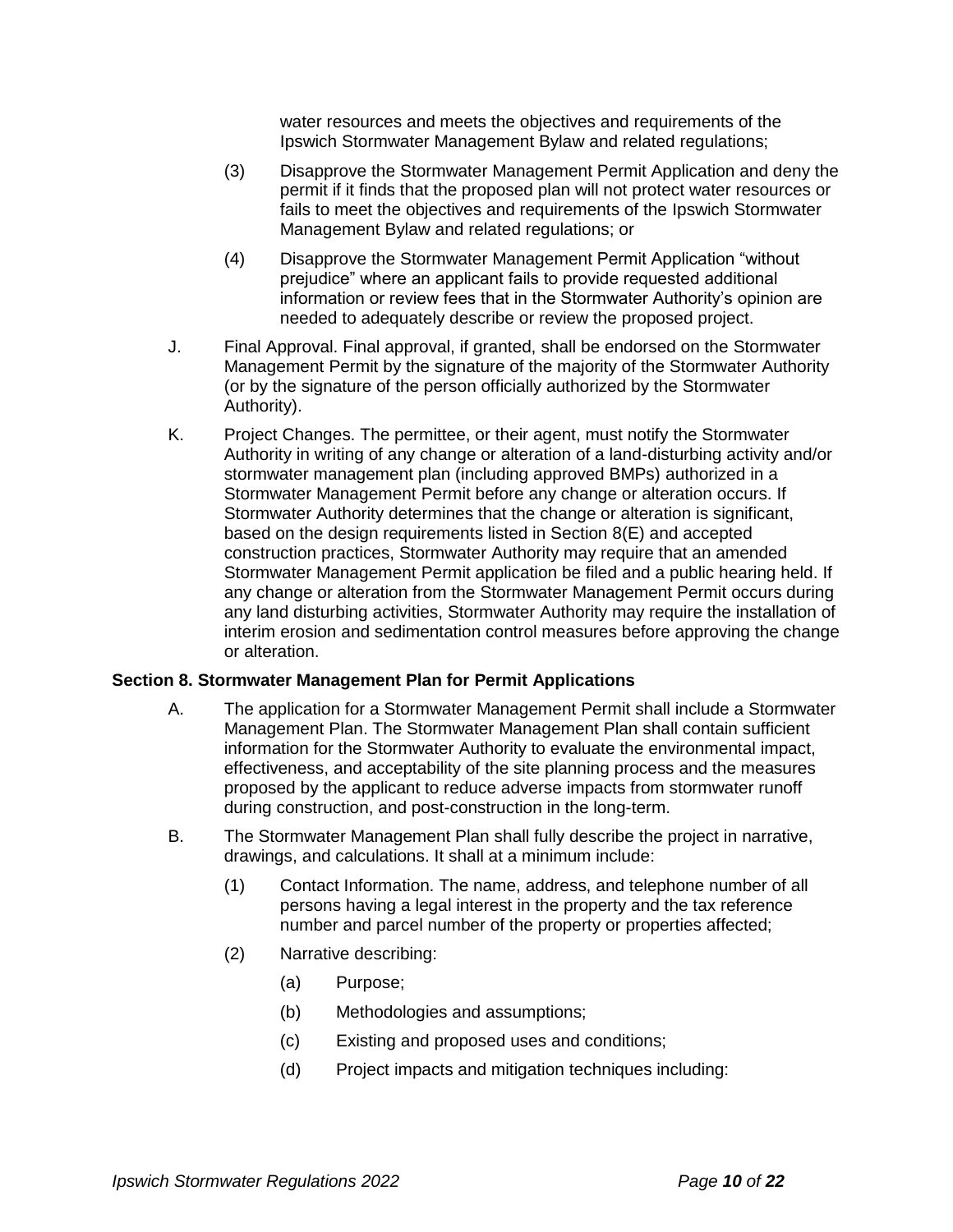- i. Summary of proposed land area to be cleared, proposed impervious area, work within proximity of regulated wetland resources, aquifer protection zones, earthwork within 4 feet of seasonal high groundwater elevations, and other sensitive environmental areas;
- ii. Low Impact Development (LID) techniques considered for this project and an explanation as to why they were included or excluded from the project;
- iii. Proposed best management practices;
- iv. Identifying the immediate down gradient waterbody(s) that stormwater runoff from the project site discharges to, EPA's waterbody assessment and TMDL and/or impairment status of the waterbody(s), and the LIDs and BMP's included in the project to address the pollutant(s) of concern;
- (e) Summary of pre- and post-development peak rates and volumes of stormwater runoff demonstrating no adverse impacts to downgradient properties, stormwater management systems and wetland resources; and
- (f) Conclusion
- (3) Plans
	- (a) Portion of the USGS Map indicating the site locus and properties within a minimum of 500 feet of project property line;
	- (b) Existing conditions and proposed design plans having a scale of  $1" = 20"$ , or other scale acceptable to the Stormwater Authority, showing:
		- i. Buildings and/or structures including materials, approximate height;
		- ii. Utilities including size, material and invert data;
		- iii. Regulated wetland resource areas within proximity of the site;
		- iv. Topography, property lines, pavement, surface vegetation, and other ground cover materials.
	- (c) Stormwater management design plan(s) and details showing:
		- i. Location, size, material, inverts data and details for all existing and proposed stormwater management system components including structures, pipes, swales, detention, retention, and infiltration systems and any other Low Impact Development techniques or BMPs;
		- ii. Profiles of drainage trunk lines; and
		- iii. Drainage easements;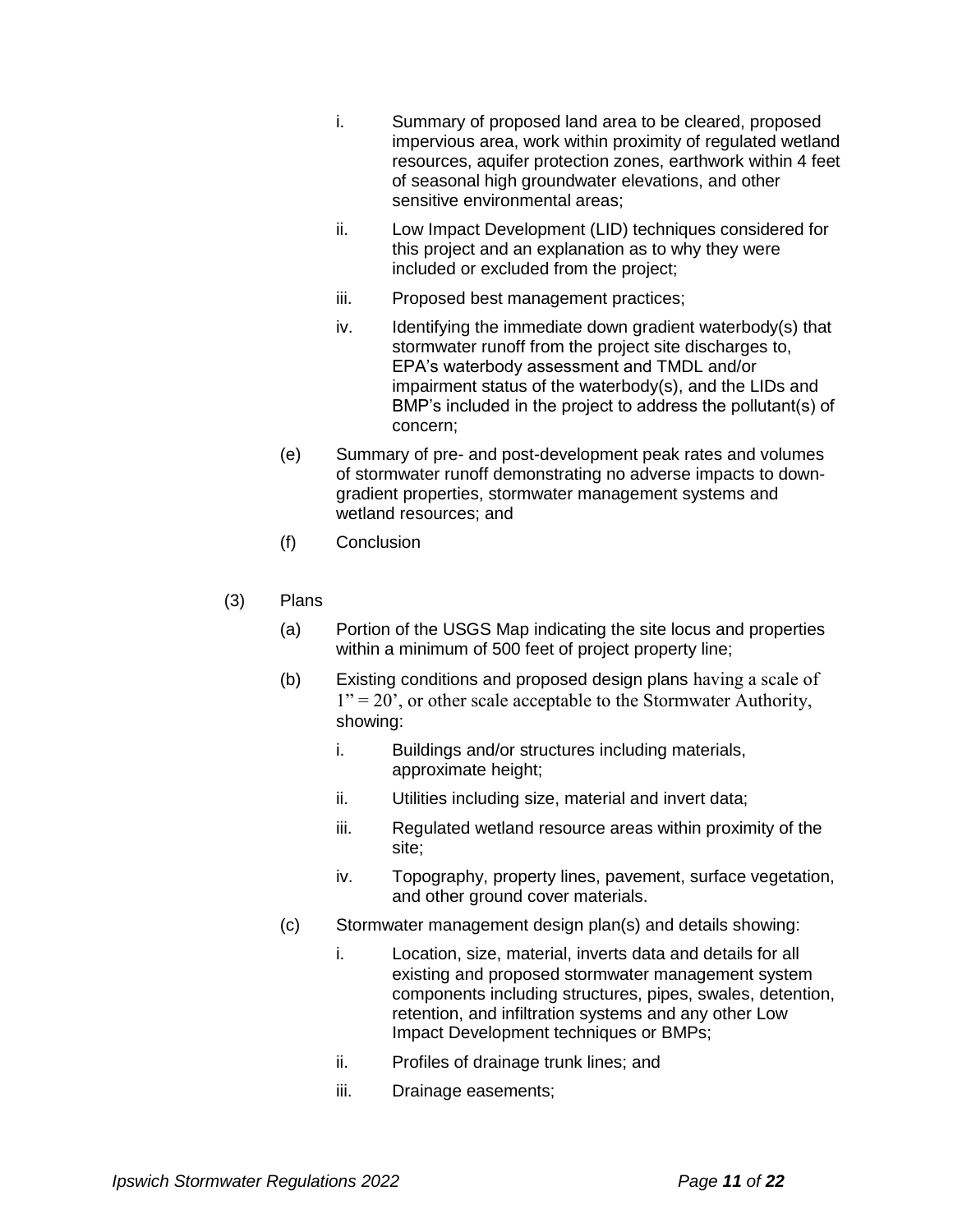- (d) Separate Pre- and Post- Condition Watershed Plans indicating:
	- i. Structures, pavements, surface vegetation and other ground cover materials;
	- ii. Topography sufficient to delineate watershed areas;
	- iii. Point(s) of analysis;
	- iv. Watershed areas including upgradient areas that contribute stormwater flow onto the project site, labeled to be easily identified in calculations. Total pre and post watershed areas should be equivalent;
	- v. Breakdown summary of various surface conditions by soil hydrologic group rating; and
	- vi. Flow path for time of concentration (Tc) calculation.
- (4) Calculations
	- (a) Hydrologic calculation to determine pre and post peak rates and volumes of stormwater runoff for 2-, 10-, 25-, 50- and 100-year 24 hour storm events;
	- (b) Groundwater recharge calculations and BMP drawdown (time to empty);
	- (c) Water quality calculations including (if applicable):
		- i. TSS removal calculation for each sub-catchment with the watershed;
		- ii. Specific BMPs utilized in critical areas;
		- iii. Specific BMPs utilized for land uses of higher potential pollutant loads; and
		- iv. Specific treatment for pollutant causing impairment of down-gradient waterbody identified by U.S. Environmental Protection Agency and Massachusetts Department of Environmental Protection.
	- (d) Hydraulic calculations to size drainage pipes, swales and culverts; and
	- (e) Supplemental calculations for sizing LID and BMPs and addressing impairments to water bodies.
- (5) Soil mapping and soil testing data;
- (6) Massachusetts Department of Environmental Protection Checklist for Stormwater Report completed, stamped and signed by a Professional Engineer (PE) licensed in the Commonwealth of Massachusetts to certify that the Stormwater Management Plan is in accordance with the criteria established in the Massachusetts Stormwater Management Standards, the Ipswich Stormwater Management bylaw and these regulations; and
- (7) Any other information requested by the Stormwater Authority.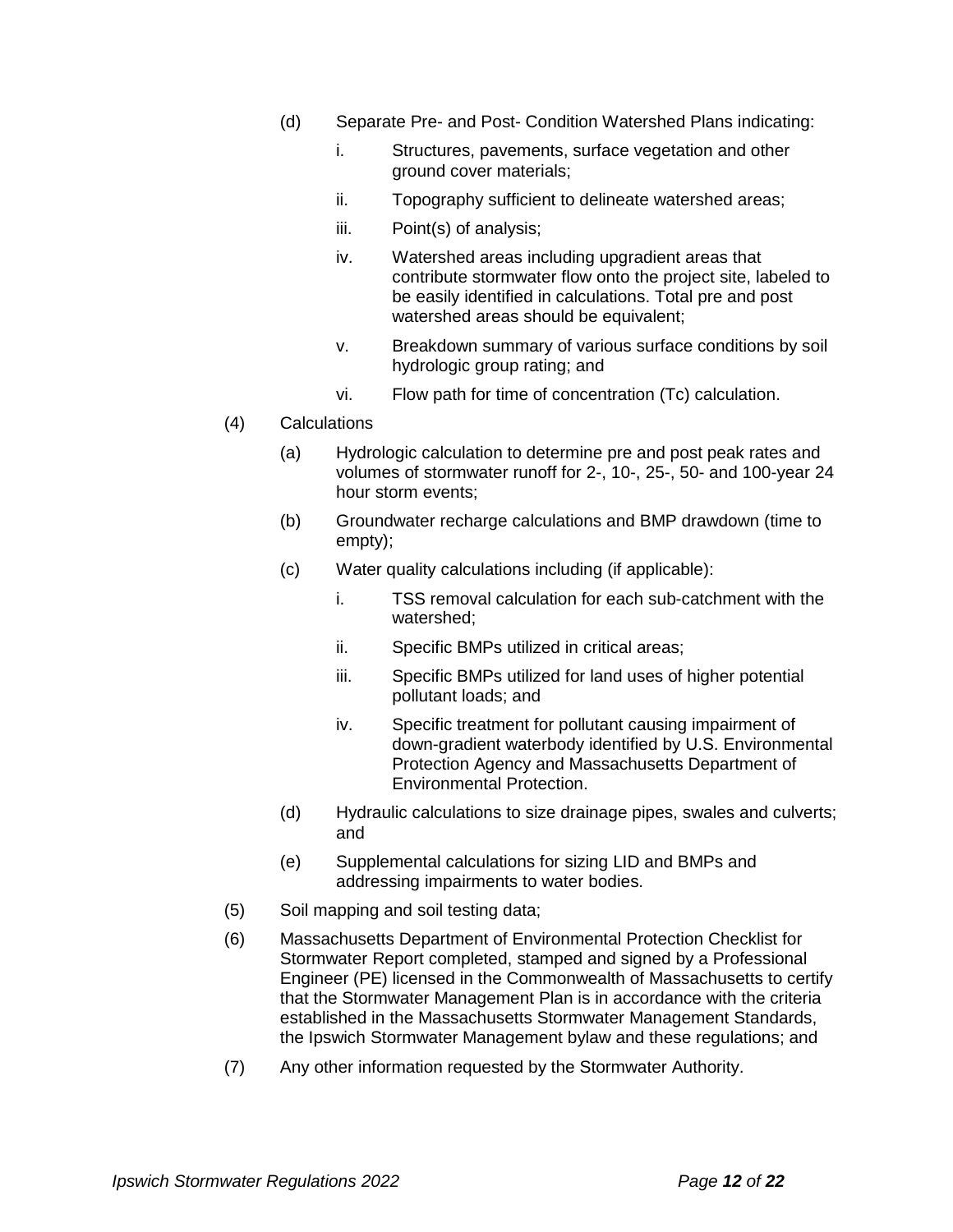- C. General Performance Standards for All Sites.
	- (1) Low Impact Development and Green Infrastructure site design strategies shall be utilized to preserve existing natural features of the site, minimize the creation of impervious surfaces and manage stormwater in a decentralized fashion, unless infeasible.
	- (2) The selection, design and construction of all pre-treatment, treatment and infiltration BMPs shall be in accordance with Massachusetts Stormwater Handbook and shall be consistent with all elements of the Massachusetts Stormwater Standards including but not limited to those regarding new stormwater conveyances, peak runoff rates, recharge, land uses with higher potential pollutant loads, discharges to Zone II or interim wellhead protection areas, sediment and erosion control, and illicit discharges.
	- (3) Stormwater management systems on new development and redevelopment sites shall be designed to meet an average annual pollutant removal equivalent to 90% of the average annual load of Total Suspended Solids (TSS) related to the total post-construction impervious area on the site and 60% of the average annual load of Total Phosphorus (TP) related to the total post-construction impervious surface area on the site. Average annual pollutant removal requirements shall be achieved through one of the following methods:
		- (a) Installing BMPs that meet the pollutant removal percentages based on calculations developed consistent with EPA Region 1's BMP Accounting and Tracking Tool (2016) or other BMP performance evaluation tool provided by EPA Region 1, where available. If EPA Region 1 tools do not address the planned or installed BMP performance, then any federally or State-approved BMP design guidance or performance standards (see Massachusetts Stormwater Handbook and design guidance manuals) may be used to calculate BMP performance; or
		- (b) Retaining the volume of runoff equivalent to, or greater than, one (1.0) inch multiplied by the total post-construction impervious surface area on the new development site; or
		- (c) Meeting a combination of retention and treatment that achieves the above standards.
- D. Stormwater Management Design Standards
	- (1) Projects must be designed to collect and dispose of stormwater runoff from the project site in accordance with the Massachusetts Stormwater Management Standards, recognized engineering methodologies and these regulations with a requirement to include Low Impact Development techniques in the design.
	- (2) Projects must manage surface runoff so that no flow is conducted over public ways, nor over land not owned or controlled by the Applicant unless an easement in proper form is obtained permitting such discharge.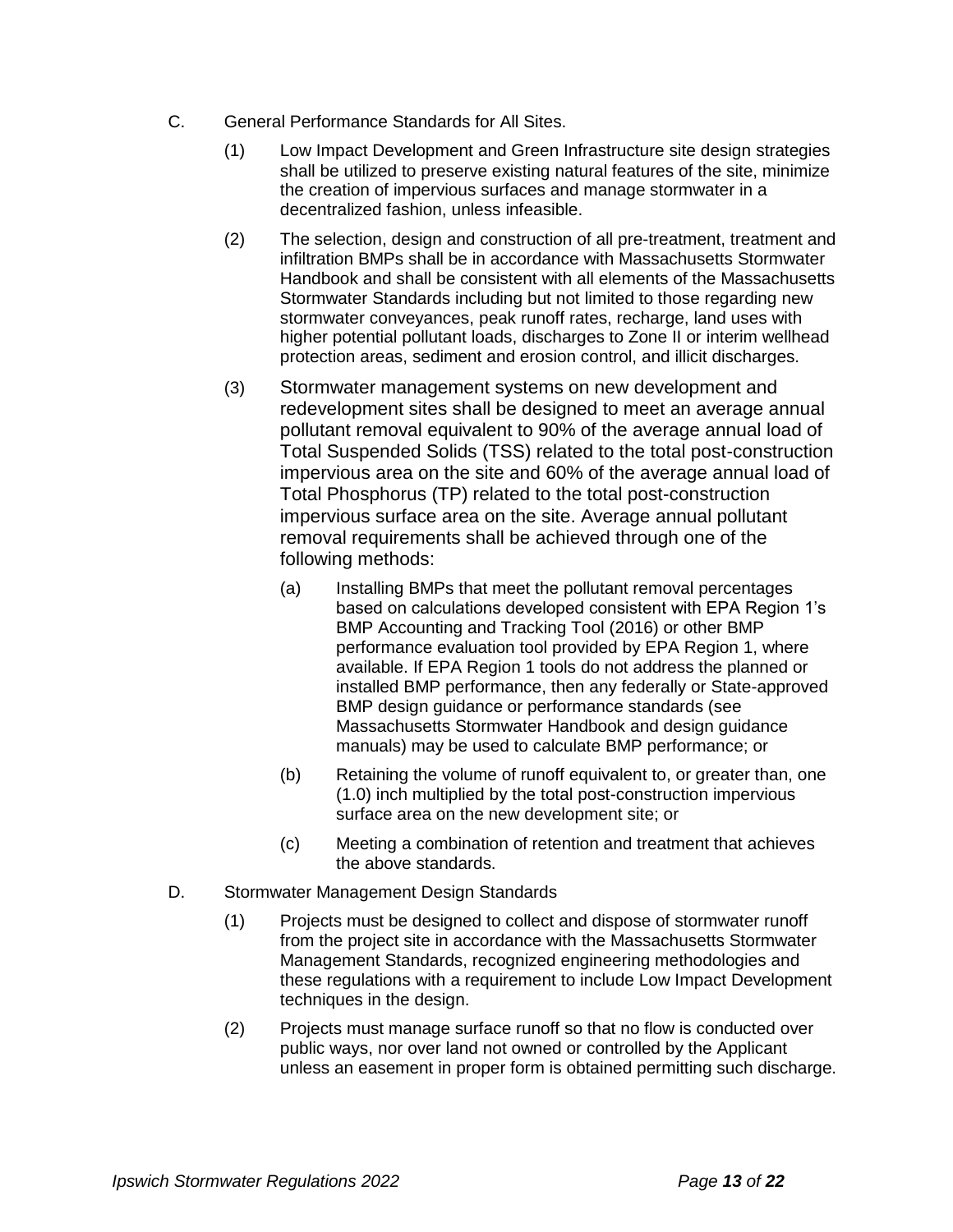- (3) Projects must use Low Impact Development techniques where adequate soil, groundwater and topographic conditions allow unless infeasible. These may include but not be limited to reduction in impervious surfaces, disconnection of impervious surfaces, bioretention (rain gardens) and infiltration systems.
- (4) Projects must use TR-55 and TR-20 methodologies to calculate peak rate and volume of runoff from pre-development to post-development conditions.
- (5) Projects must use stormwater best management practices to reduce by at least five (5) percent the peak runoff rates and volumes under proposed conditions compared to existing conditions for the 2 and 10-year frequency storm events and peak runoff rates and volumes under proposed conditions compared to existing conditions shall not exceed existing peak runoff rates and volumes for the 25, 50 and 100-year frequency storm events.
- (6) Stormwater management systems shall be designed to avoid disturbance of areas susceptible to erosion and sediment loss, avoiding, to the greatest extent practicable: the damaging of large forest stands; building on steep slopes (15% or greater); and disturbing land in wetland buffer zones and floodplains.
- (7) Watershed area for hydrologic analysis and BMP sizing calculations must include at a minimum the site area and all upgradient areas from which stormwater runoff flows onto the site.
- (8) For purposes of computing runoff, all pervious lands in the site are assumed prior to Development to be in "good hydrologic condition" regardless of the conditions existing at the time of the computation.
- (9) Length of sheet flow used for times of concentration is to be no more the 50 feet.
- (10) At a minimum, utilize the following 24-hour rainfall data (taken from the NOAA Atlas 14 Point Precipitation Frequency Estimates then the upper confidence interval multiplied by 90%) unless the Massachusetts DEP Stormwater Management Standards adopts other sources for 24-hour rainfall data:

| <b>Storm Event in Years</b> | Inches per 24 hours |
|-----------------------------|---------------------|
| 2                           | 3.57                |
| 10                          | 5.68                |
| 25                          | 7.34                |
| 50                          | 8.55                |
| 100                         | 10.08               |

(11) Soils tests to be conducted by a Registered Professional Engineer or Massachusetts Soil Evaluator, performed at the location of all proposed Low Impact Development techniques and BMPs, to identify soil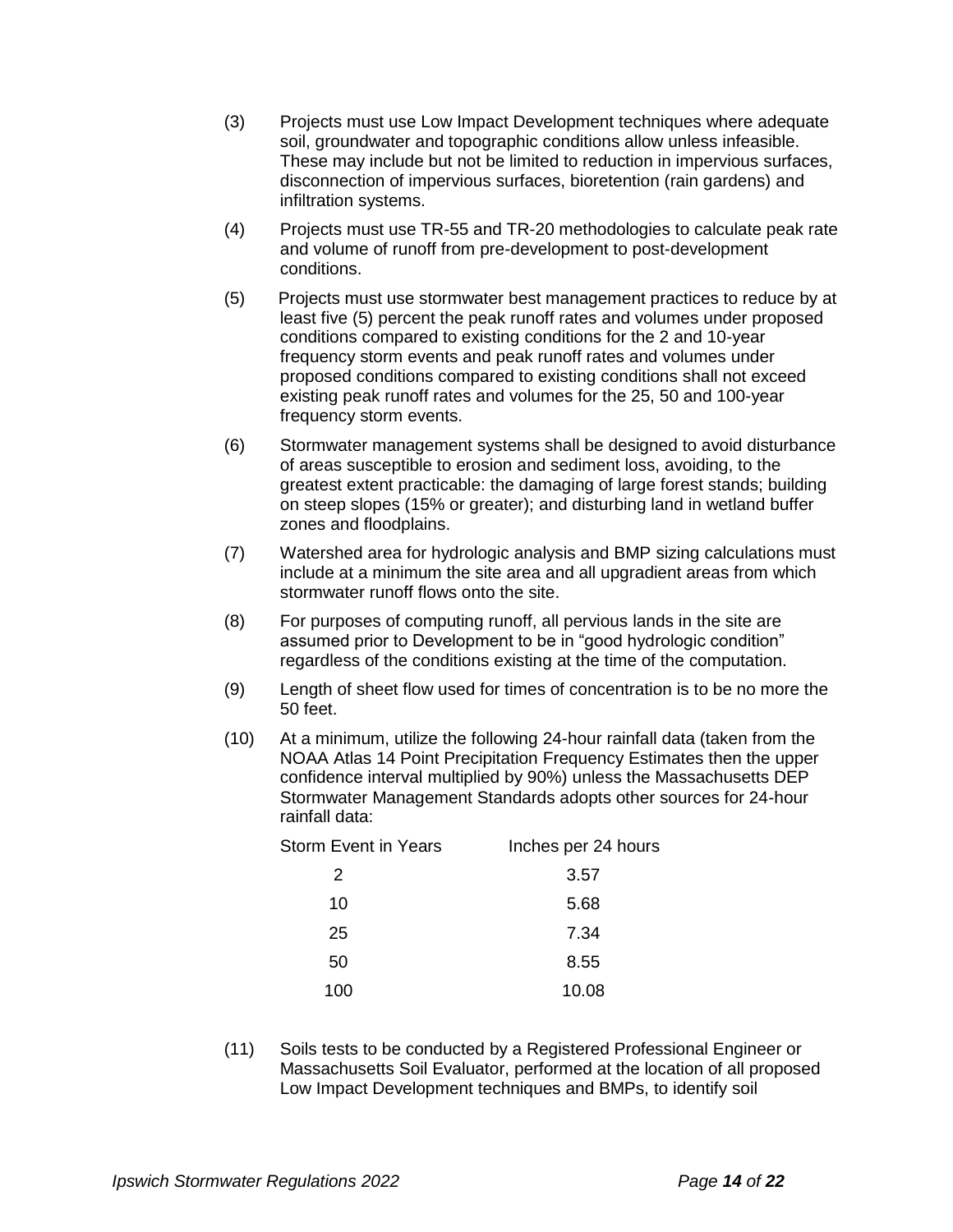descriptions, depth to estimated seasonal high groundwater, depth to bedrock, and soil texture.

- (12) The design infiltration rate shall be determined from the on-site soil texture and published Rawls rates or saturated hydraulic conductivity tests. Hydraulic conductivity tests shall follow the standards of the Massachusetts Stormwater Handbook.
- (13) Size drainage pipes to accommodate the 25-year storm event and maintain velocities between 2.5 and 10 feet per second using the Rational Method.
- (14) Size drainage swales to accommodate the 25-year storm event and velocities below 4 feet per second
- (15) Size culverts to accommodate the 50-year storm event and design adequate erosion protection. Design stream crossing culverts in accordance with the latest addition of the Massachusetts Stream Crossing Handbook.
- (16) Size stormwater basins to accommodate the 100-storm event with a minimum of one foot of freeboard.
- (17) All drainage structures are to be able to accommodate HS-20 loading.
- (18) Catch basins structures are to be spaced a maximum of 250 feet apart in roadways.
- (19) Catch basins adjacent to curbing are to be built with a granite curb inlet.
- (20) Catch basins in low points of road and on roads with profile grades greater than 5 percent are to be fitted with double grates (parallel with curb).
- (21) All drain pipes are to be reinforced concrete pipe or High Density Polyethylene pipe and have a minimum diameter of 12 inches
- (22) Outfalls are to be designed to prevent erosion of soils, and pipes 24 inches or larger are to be fitted with grates or bars to prevent ingress.
- (23) Drainage easements are to provide sufficient access for maintenance and repairs of system components and be at least 20 feet wide.
- (24) Minimize permanently dewatering soils by:
	- (a) Limiting grading within 4 feet of seasonal high groundwater elevation (SHGWE);
	- (b) Raising roadways to keep roadway section above SHGWE; and
	- (c) Setting bottom floor elevation of building(s) a minimum of 2 feet above SHGWE.
- E. Permittees shall submit as-built drawings (one hard copy and one electronic copy) no later than one year after completion of construction projects. The asbuilt drawings must depict all on-site controls, both structural and non-structural, designed to manage stormwater associated with the completed site.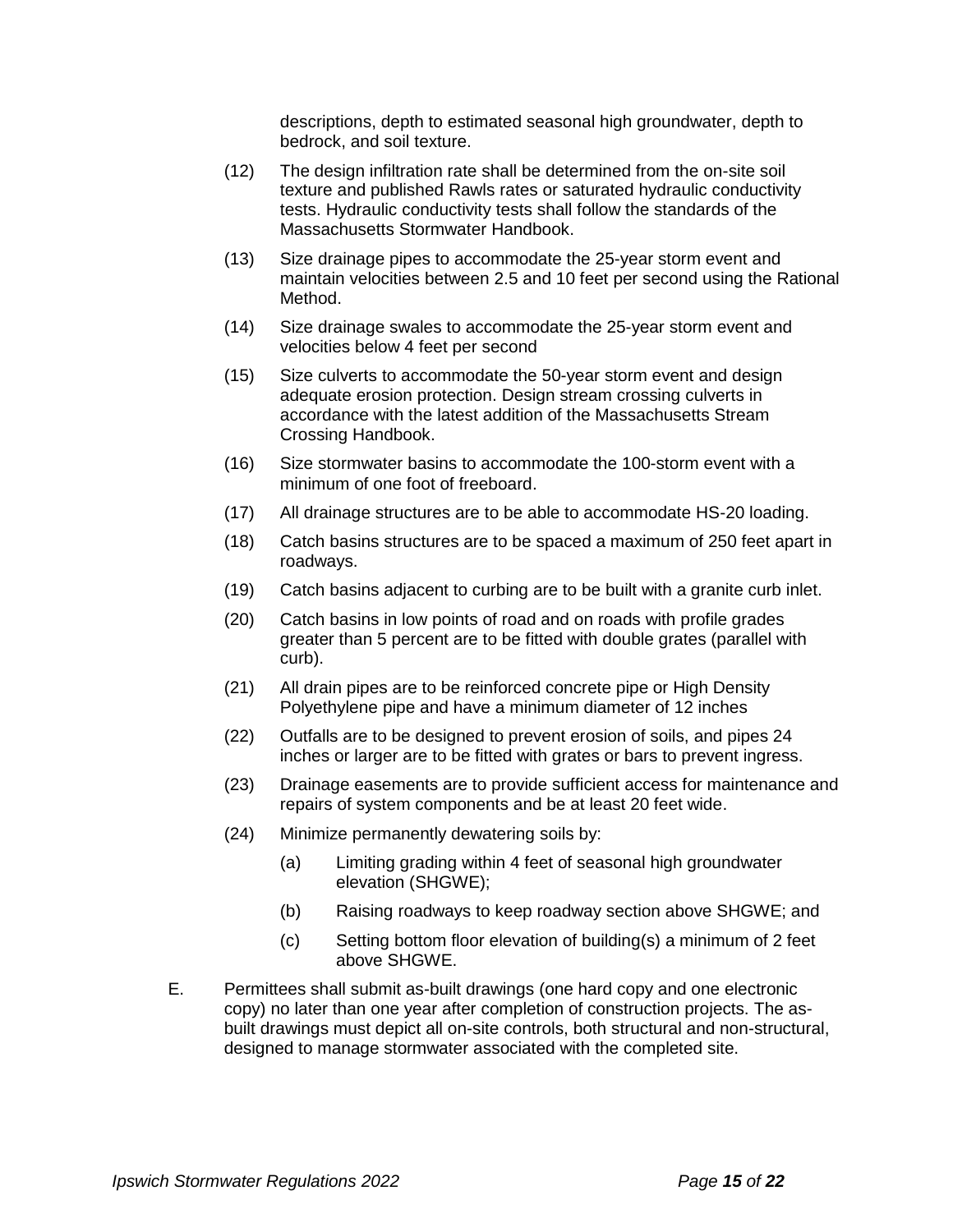## **Section 9. Erosion and Sedimentation Control Plan of Permit Applications**

- A. The Erosion and Sediment Control Plan shall be designed to ensure compliance with these regulations, the MS4, and if applicable, the NPDES General Permit for Storm Water Discharges From Construction Activities. In addition, the plan shall ensure that the Massachusetts Surface Water Quality Standards (314 CMR 4.00) are met in all seasons.
- B. If a project requires a Stormwater Pollution Prevention Plan (SWPPP) per the NPDES General Permit for Storm Water Discharges From Construction Activities (and as amended), then the applicant is required to submit a complete electronic copy of the SWPPP (including the signed Notice of Intent and approval letter) a minimum of 14 days prior to construction. If the SWPPP meets the requirements of the General Permit, it will be considered equivalent to the Erosion and Sediment Control Plan described in this section.
- C. The Erosion and Sediment Control Plan shall remain on file with the Stormwater Authority. Refer to the latest version of the Massachusetts Erosion and Sediment Control Guidelines for Urban & Suburban Areas for detailed guidance.
- D. Erosion and Sedimentation Control Plan Content. The Plan shall contain the following information:
	- (1) Names, addresses, and telephone numbers of the owner, applicant, and person(s) or firm(s) preparing the plan;
	- (2) Title, date, north arrow, names of abutters, scale, legend, and locus map;
	- (3) Location and description of natural features including:
		- (a) Watercourses and water bodies, wetland resource areas and all floodplain information, including the 100-year flood elevation based upon the most recent Flood Insurance Rate Map, or as calculated by a professional engineer for areas not assessed on these maps;
		- (b) Existing vegetation including tree lines, canopy layer, shrub layer, and ground cover, and trees with a caliper twelve (12) inches or larger, noting specimen trees and forest communities; and
		- (c) Habitats mapped by the Massachusetts Natural Heritage & Endangered Species Program as Endangered, Threatened or of Special Concern, Estimated Habitats of Rare Wildlife and Certified Vernal Pools, and Priority Habitats of Rare Species within five hundred (500) feet of any construction activity.
	- (4) Lines of existing abutting streets showing drainage and driveway locations and curb cuts;
	- (5) Existing soils, volume and nature of imported soil materials;
	- (6) Topographical features including existing and proposed contours at intervals no greater than two (2) feet with spot elevations provided when needed;
	- (7) Surveyed property lines showing distances and monument locations, all existing and proposed easements, rights-of-way, and other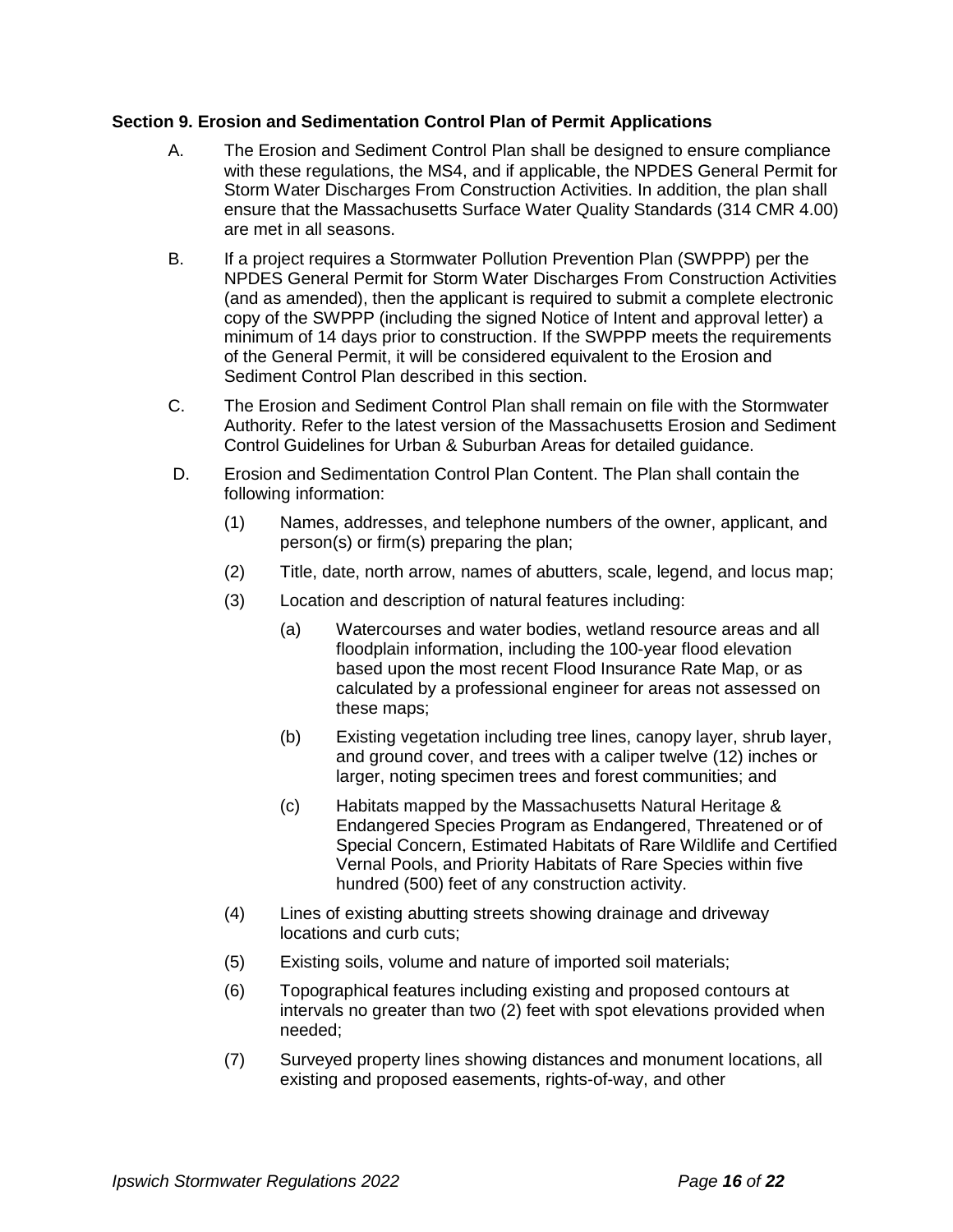encumbrances, the size of the entire parcel, and the delineation and number of square feet of the land area to be disturbed;

- (8) Drainage patterns and approximate slopes anticipated after major grading activities (Construction Phase Grading Plans);
- (9) Location and details of erosion and sediment control measures with a narrative of the construction sequence/phasing of the project, including both operation and maintenance for structural and non-structural measures, interim grading, and material stockpiling areas;
- (10) Path and mechanism to divert uncontaminated water around disturbed areas, to the maximum extent practicable. When determining whether the requirements have been met, the Stormwater Authority shall consider all stormwater management practices available and capable of being implemented after taking into consideration costs, existing technology, proposed use, and logistics in light of overall project purposes. Project purposes shall be defined generally (*e.g*., single family home or expansion of a commercial development);
- (11) Location and description of industrial discharges, including stormwater discharges from dedicated asphalt plants and dedicated concrete plants, which are covered by this permit;
- (12) Stormwater runoff calculations in accordance with the Massachusetts Department of Environmental Protection's Stormwater Management Policy;
- (13) Location and description of and implementation schedule for temporary and permanent seeding, vegetative controls, and other stabilization measures;
- (14) A description of construction and waste materials expected to be stored on-site. The Plan shall include a description of controls to reduce pollutants from these materials, including storage practices to minimize exposure of the materials to stormwater, and spill prevention and response;
- (15) A description of provisions for phasing the project where one acre of area or greater is to be altered or disturbed;
- (16) Plans must be stamped and certified by a qualified Professional Engineer registered in Massachusetts or a Certified Professional in Erosion and Sediment Control; and
- (17) Such other information as is required by the Stormwater Authority.
- E. Erosion Controls Design Standards. The Sediment and Erosion Control Plan shall be developed to comply with the MS4 and shall meet the following standards:
	- (1) Minimize total area of disturbance;
	- (2) Sequence activities to minimize simultaneous areas of disturbance;
	- (3) Minimize peak rate of runoff in accordance with the Massachusetts Department of Environmental Protection Stormwater Standards;
	- (4) Minimize soil erosion and control sedimentation during construction;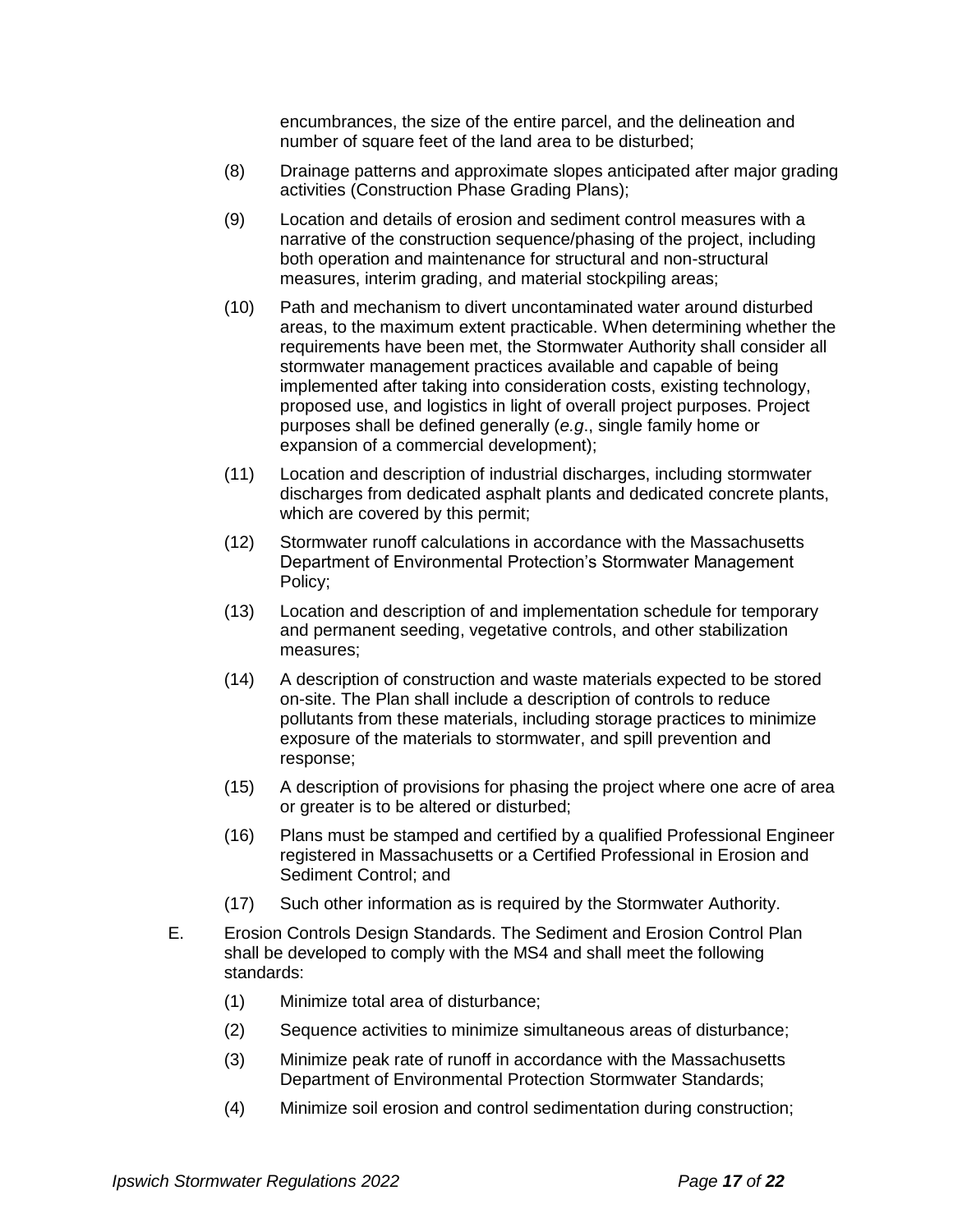- (5) Divert uncontaminated water around disturbed areas;
- (6) Maximize groundwater recharge;
- (7) Install and maintain all Erosion and Sediment Control measures in accordance with the Massachusetts Erosion and Sedimentation Control Guidelines for Urban and Suburban Areas, manufacturers specifications and good engineering practices;
- (8) Prevent off-site transport of sediment;
- (9) Protect and manage on and off-site material storage areas (overburden and stockpiles of dirt, borrow areas, or other areas used solely by the permitted project are considered a part of the project);
- (10) Comply with applicable Federal, State and local laws and regulations including waste disposal, sanitary sewer or septic system regulations, and air quality requirements, including dust control;
- (11) Protect natural resources and prevent significant alteration of habitats mapped by the Massachusetts Natural Heritage & Endangered Species Program as Endangered, Threatened or Of Special Concern, Estimated Habitats of Rare Wildlife and Certified Vernal Pools, and Priority Habitats of Rare Species from the proposed activities;
- (12) Institute interim and permanent stabilization measures, which shall be instituted on a disturbed area as soon as practicable but no more than 14 days after construction activity has temporarily or permanently ceased on that portion of the site; exposed soils that will be left idle for more than 30 days shall be covered or stabilized with hay mulch or by other means as directed by the Stormwater Authority or its authorized agent;
- (13) Properly manage on-site construction and waste materials, including truck washing and cement concrete washout facilities;
- (14) Prevent off-site vehicle tracking of sediments; and
- (15) Incorporate appropriate BMPs designed to comply with the Massachusetts Stormwater Handbook.

## **Section 10. Operation and Maintenance Plan for Permit Applications**

- A. A stand-alone Operation and Maintenance Plan is required at the time of application for all projects that include structural and non-structural stormwater BMPs. The Operation and Maintenance Plan shall be designed to ensure compliance with the Permit and these regulations for the life of the system. The Operation and Maintenance Plan shall remain on file with the Stormwater Authority and shall be an ongoing requirement. The Applicant shall provide copies of the Operation and Maintenance Plan to all persons responsible for maintenance and repairs.
- B. The Operation and Maintenance Plan shall include:
	- (1) The name(s) of the owner(s) for all components of the system;
	- (2) A map showing the location of the systems and facilities including all structural and nonstructural stormwater best management practices (BMPs), catch basins, manholes/access lids, pipes, and other stormwater devices. The plan showing such systems and facilities to be privately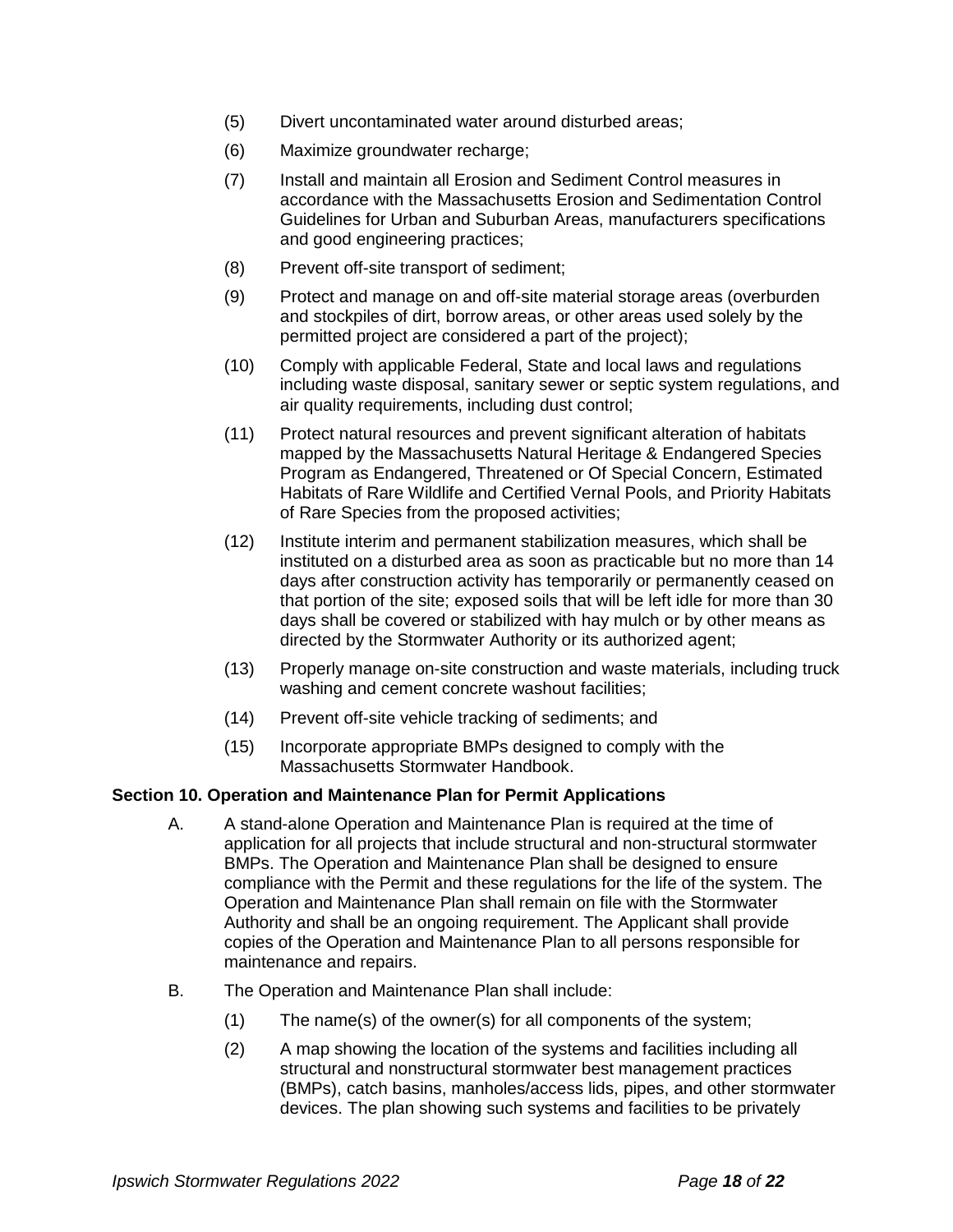maintained, including associated easements shall be recorded with the Essex County Registry of Deeds prior to issuance of a Certificate of Compliance by the Stormwater Authority pursuant to Section 15.

- (3) Maintenance Agreement with the Stormwater Authority that specifies:
	- (a) The names and addresses of the person(s) responsible for operation and maintenance;
	- (b) The person(s) financially responsible for maintenance and emergency repairs;
	- (c) An Inspection and Maintenance Schedule for all stormwater management facilities including routine and non-routine maintenance tasks to be performed. Where applicable, this schedule shall refer to the Maintenance Criteria provided in the Stormwater Handbook or the EPA National Menu of Stormwater Best Management Practices or equivalent;
	- (d) Instructions for routine and long-term operation and maintenance shall have sufficient detail for responsible parties to perform necessary maintenance activities and prevent actions that may adversely affect the performance of each structural and/or nonstructural stormwater BMP.
	- (e) A list of easements with the purpose and location of each; and
	- (f) The signature(s) of the owner(s) and all persons responsible for operation and maintenance, financing, and emergency repairs, as defined in the Maintenance Agreement, if maintenance is to be performed by an entity other than the owner.
- (4) Stormwater Management Easement(s)
	- (a) Stormwater Management easements shall be provided by the property owner(s) as necessary for:
		- i. Access for facility inspections and maintenance;
		- ii. Preservation of stormwater runoff conveyance, infiltration, and detention areas and facilities, including flood routes for the 100-year storm event; and
		- iii. Direct maintenance access by heavy equipment to structures requiring maintenance.
	- (b) The purpose of each easement shall be specified in the Maintenance Agreement signed by the property owner.
	- (c) Stormwater Management easements are required for all areas used for permanent stormwater control, unless a waiver is granted by the Stormwater Authority pursuant to Section 4(B).
	- (d) Easements shall be recorded with the Essex County Registry of Deeds prior to issuance of a Certificate of Compliance by the Stormwater Authority pursuant to Section 14.
- (5) Changes to Operation and Maintenance Plans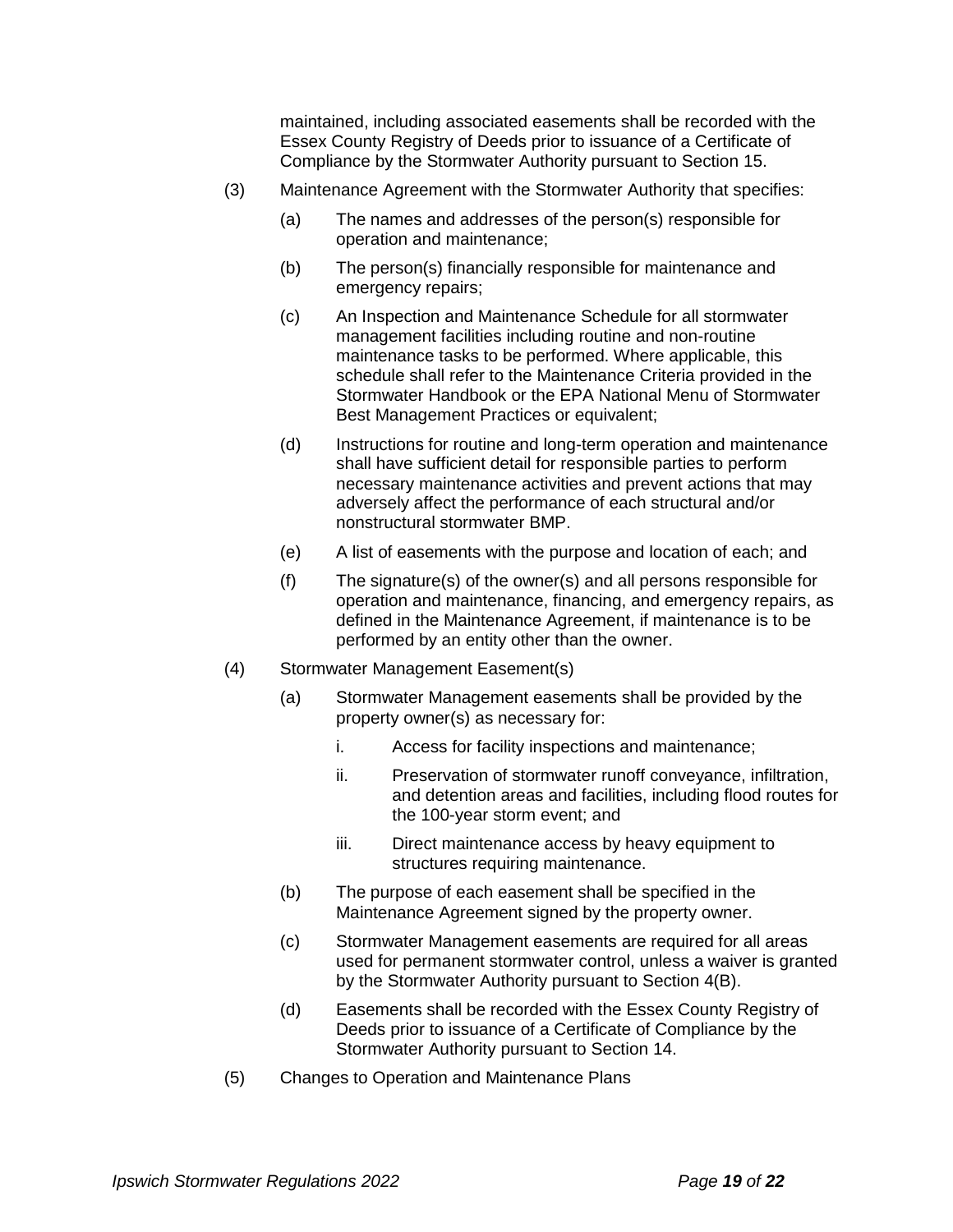- (a) The owner(s) of record of the Stormwater Management system must notify the Stormwater Authority of changes in ownership, assignment of Operation and Maintenance responsibilities, or assignment of financial responsibility within 30 days of the change in ownership. The owner of record shall be responsible for Operation and Maintenance activities until a copy of the updated Operation and Maintenance Plan has been furnished to the Stormwater Authority signed by the new owner or any new responsible person.
- (b) The maintenance schedule in the Maintenance Agreement may be amended to achieve the purposes of the Stormwater Management bylaw by mutual agreement of the Stormwater Authority and the Responsible Parties. Amendments must be in writing and signed by all Responsible Parties. Responsible Parties shall include owner(s), persons with financial responsibility, and persons with operational and/or maintenance responsibility.
- (6) Enforcement. To ensure adequate long-term operation and maintenance of stormwater management practices, applicants are required to implement one or more of the following procedures, as directed by the Stormwater Authority:
	- (a) Filing by the applicant of an annual Operation and Maintenance Report with the Stormwater Authority on a form specified by the Stormwater Authority, accompanied by an annual filing fee established by the Stormwater Authority for administration and enforcement of the operation and Maintenance plan.
	- (b) Establishment by the applicant of a dedicated fund or escrow account in the form of a Bond, Insurance Policy or similar instrumentality, to be maintained for a number of years and for an amount specified by the Stormwater Authority. Such fund or account may be used by the applicant to perform its operation and maintenance responsibilities or, if the Stormwater Authority finds that the applicant has failed to comply with the Plan, by the Stormwater Authority to perform or cause to be performed the required operation and maintenance tasks;
	- (c) Upon approval of the Stormwater Authority, Department of Public Works and the Select Board, payment by the applicant to the Stormwater Authority of an amount specified by that Authority in compensation for its acceptance of ownership of all privately constructed BMPs;
	- (d) A maintenance contract between the applicant and the Stormwater Authority in an amount specified by the Stormwater Authority whereby the Stormwater Authority will perform or cause to be performed the required operation and maintenance tasks;
	- **(e)** Submission by the applicant of an annual certification documenting the work that has been done over the last 12 months to properly operate and maintain the stormwater control measures. The certification shall be signed by the person(s) or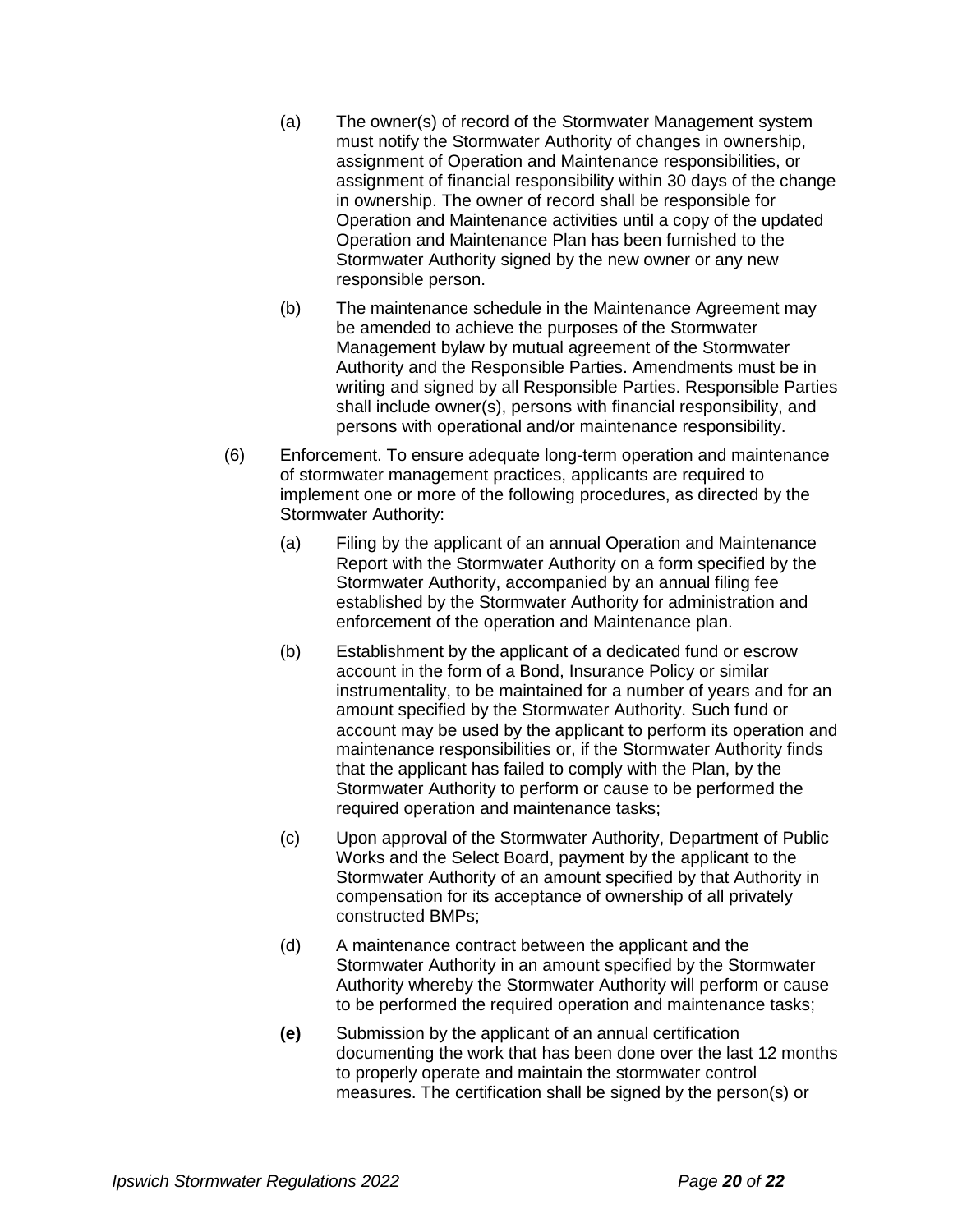authorized agent of the person(s) named in the permit as being responsible for ongoing operation and management;

(f) Recording of Operation and Maintenance Plans at the Southern Essex District Registry of Deeds or Land Court.

## **Section 11. Inspection and Site Supervision for permit applicants.**

- A. Pre-construction Meeting. Prior to starting the clearing, excavation, construction, Redevelopment or land disturbing activity, the applicant, the applicant's technical representative, the general contractor or any other person with authority to make changes to the project, may be required to meet with the Stormwater Authority or its designated agent, to review the approved plans and their proposed implementation. The need for a pre-construction meeting shall be determined by the Stormwater Authority based on the project scope.
- B. Stormwater Authority Inspection. The Stormwater Authority, or its designated agent or consultant, shall make inspections as herein required and shall either approve that portion of the work completed or shall notify the applicant wherein the work fails to comply with the Erosion and Sedimentation Control Plan or the Stormwater Management Plan as approved. The approved Erosion and Sedimentation Control Plan and associated plans for grading, stripping, excavating, and filling work, bearing the signature of approval of the Stormwater Authority, shall be maintained at the site during the progress of the work. In order to obtain inspections, the applicant shall notify the Stormwater Authority at least two (2) working days before each of the following events:
	- (1) Erosion and sedimentation control measures are in place and stabilized;
	- (2) Site Clearing has been substantially completed;
	- (3) Rough Grading has been substantially completed;
	- (4) Final Grading has been substantially completed;
	- (5) Close of the Construction Season; and,
	- (6) Final Landscaping (permanent stabilization) and project final completion.
- C. Stormwater Management System Inspections.
	- (1) An inspection may be made of the excavation for the stormwater management system to ensure adequate separation of the stormwater system from ground water and presence of approved soil type.
	- (2) Stormwater Management System Inspection: An inspection may be made of the completed stormwater management system, prior to backfilling of any underground drainage or stormwater conveyance structures.
- C. Applicant Inspections. The applicant or his/her agent shall conduct and document inspections of all control measures no less than weekly or as specified in the permit, and prior to and following anticipated storm events. The purpose of such inspections will be to determine the overall effectiveness of the Erosion and Sedimentation Control Plan, and the need for maintenance or additional control measures as well as verifying compliance with the Stormwater Management Plan. The applicant or his/her agent shall submit weekly reports to the Stormwater Authority or designated agent in a format approved by the Stormwater Authority.